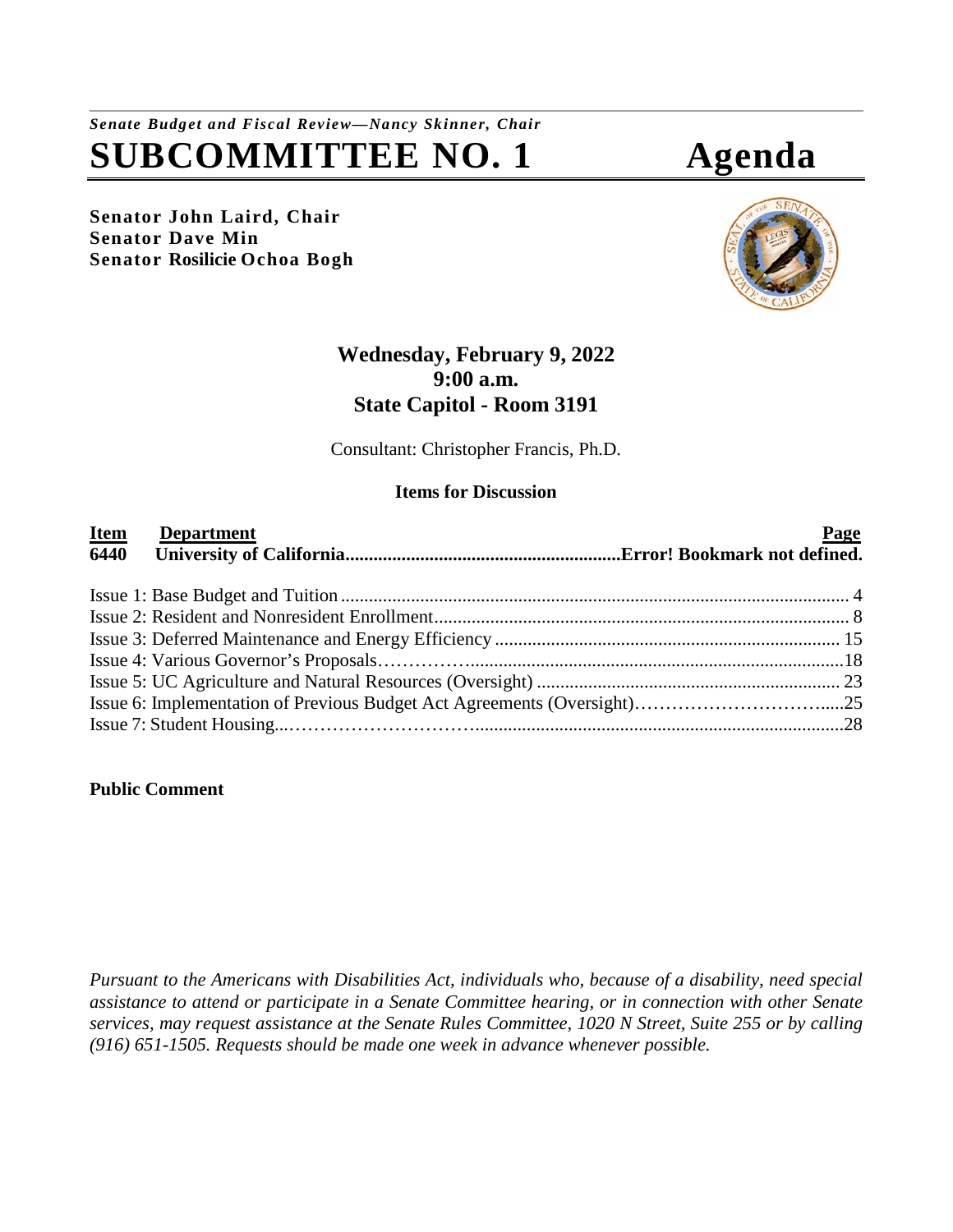## **6440 UNIVERSITY OF CALIFORNIA (UC)**

#### **Overview**

The University of California (UC) provides instruction in undergraduate, graduate professional, and graduate academic programs through the doctoral degree level; research; continuing education for adult learners; and public service.

UC was founded in 1868 as a public, state-supported land-grant institution. It was written into the State Constitution of 1879 as a public trust to be administered by the Regents of the University of California. The Board of Regents includes the following 26 members: 7 ex officio members, 18 members appointed by the Governor with the approval of the Senate for 12-year terms, and 1 student appointed by the Board. The Governor is President of the Regents.

The 1960 Master Plan for Higher Education designates UC as the primary state-supported academic agency for research. In addition, the university serves students at all levels of higher education in California and is the public segment primarily responsible for awarding the doctorate and several professional degrees, including in medicine and law.

There are ten UC campuses: Berkeley, Davis, Irvine, Los Angeles, Merced, Riverside, San Diego, San Francisco, Santa Barbara, and Santa Cruz. Nine of these are general campuses that offer undergraduate, graduate, and professional education. The San Francisco campus is devoted exclusively to the health sciences. The university operates five academic medical centers and administers more than 800 research centers, institutes, laboratories, and programs. It also oversees one United States Department of Energy laboratory and partners with private industry to manage two other Department of Energy laboratories.

The Regents appoint a university president, who is typically responsible for overall policy development, planning, and resource allocation. The ten UC chancellors are responsible for management of the individual campuses. The Regents have delegated authority to the Academic Senate, including responsibility for policies on admissions and academic programs.

#### 3-YEAR EXPENDITURES AND POSITIONS T

|                |                                           | <b>Positions</b> |         |         | <b>Expenditures</b> |                                                            |              |
|----------------|-------------------------------------------|------------------|---------|---------|---------------------|------------------------------------------------------------|--------------|
|                |                                           | 2020-21          | 2021-22 | 2022-23 | $2020 - 21*$        | $2021 - 22*$                                               | $2022 - 23*$ |
| 5440           | Support                                   | 113.939.7        |         |         |                     | 117,282.6 117,282.8 \$40,317,245 \$43,916,798 \$45,992,347 |              |
| (All Programs) | <b>TOTALS, POSITIONS AND EXPENDITURES</b> | 113.939.7        |         |         |                     |                                                            |              |

**Core Funding.** As Figure 1 shows below, UC's budget is comprised of variety of funds, such as state General Fund, student tuition, medical center revenue from its five medical centers, sales and services such as housing, bookstore and extended education, federal government funds for research and student financial aid, private donations, among others. Core funding consists of state General Fund, student tuition revenue, and several other smaller fund sources—with State General Fund and state financial aid combined comprising the largest amounts. Core funding supports the universities' academic functions,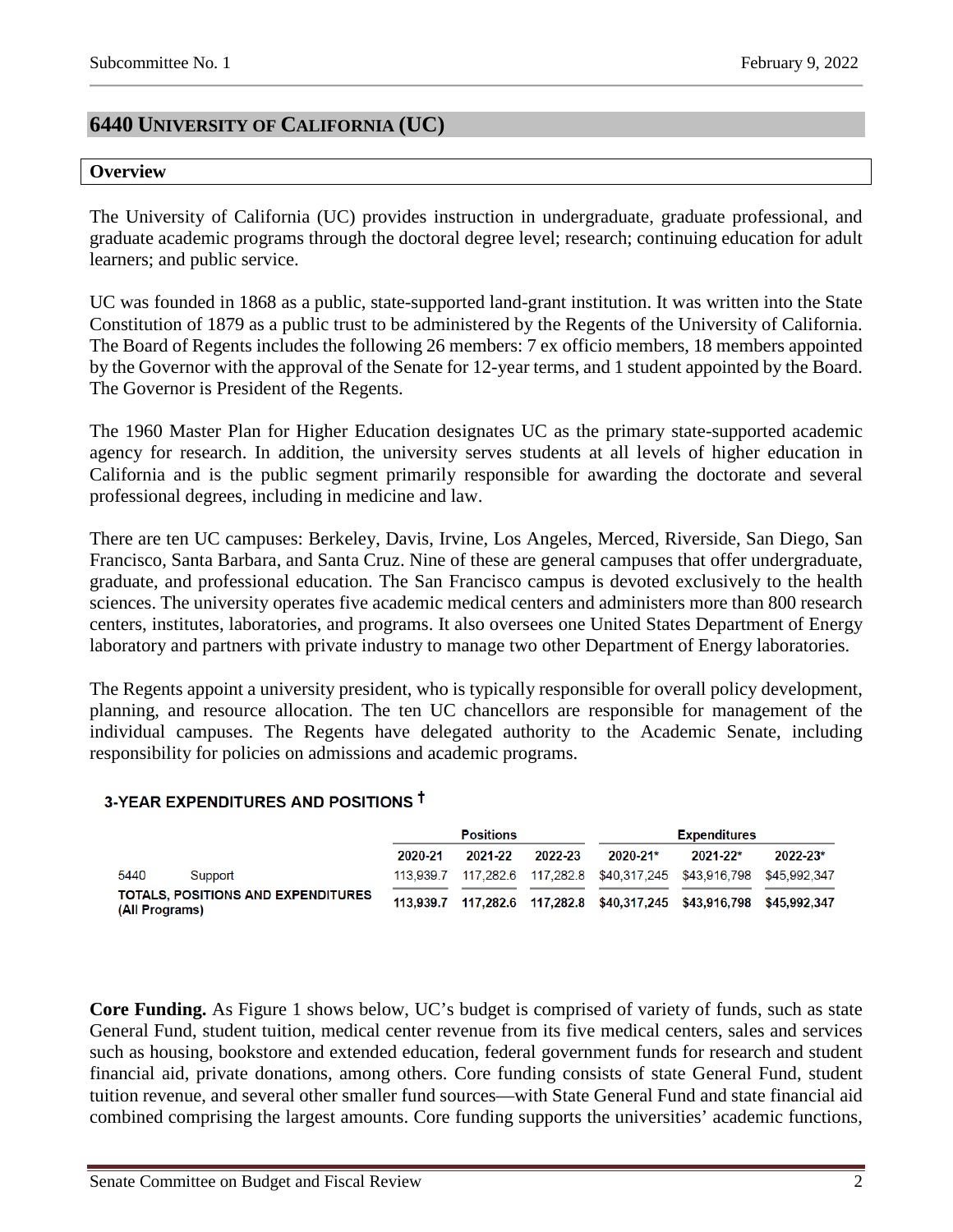including undergraduate and graduate instruction, academic support services (such as tutoring), and related administrative costs. Core funding also supports various research and outreach initiatives.

Figure 1 **UC Receives Funding From Many Sources** \$44 Billion in 2021-22 **Core Funds** Other Private General **Fund** Federal Tuition and Fees Other Sales and Services Medical Centers **Noncore Funds** LAOA

The largest portion of UC core fund increase comes from General Fund. Ongoing General Fund would increase from \$4 billion in 2021-22 to \$4.3 billion in 2022-23, reflecting an increase of \$308 million (7.7 percent). In July 2021 the UC Regents estimated that cohort-based tuition would generate an additional \$71 million in 2022-23 compared to 2021-22.

**Governor's Proposed Budget for UC in 2022-23.** The Governor's budget increases ongoing General Fund for UC by \$307.3 million and provides a total of \$295 million for one-time initiatives. Base increases and enrollment growth account for nearly all new proposed ongoing spending for UC and deferred maintenance accounting for about one-third of proposed one-time spending. Most of these proposals are covered in Issues 1-4.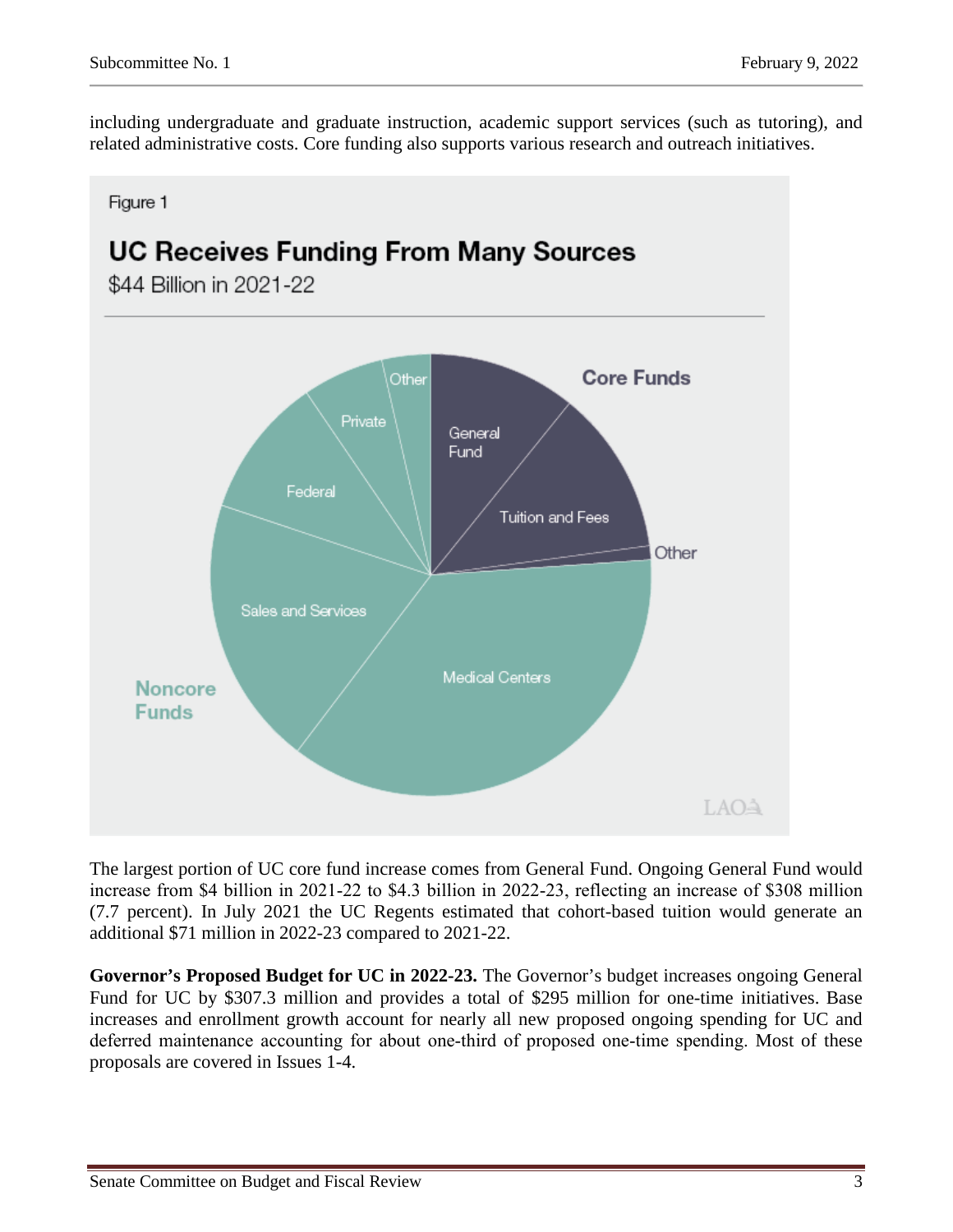**UC Budget Request for 2022-23.** UC requested an increase of \$422.1 million General Fund ongoing. Specifically, UC requested an additional: (1) \$251.5 million ongoing General Fund to sustain core operations such as address retirement and health benefit increases, faculty merit increases, contractually committed compensation, salary increases, and capital outlay debt service, (2) \$ 129.1 million for funding the UC 2030 Framework: Student Access and Success. This includes funding to close equity gaps in graduation, offset lost nonresident tuition revenue, and cover 2022-23 enrollment growth, and (3) \$41.5 million to cover high-priority initiatives such as converting one-time Student Academic Preparation and Educational Partnerships funds to ongoing, support programming for Foster/Undocumented /Carceral system-impacted students, and the UC Cancer Consortium.

#### **Issue 1: Base Budget and Tuition**

#### **Panel**

- Brian Rutledge, Department of Finance
- Jason Constantouros, Legislative Analyst's Office
- Seija Virtanen, University of California

## **Governor's Budget**

- **Base Growth**. The Governor's budget proposes an unrestricted increase of \$200.5 million ongoing General Fund for operating costs. (As part of his multiyear compact, the Governor proposes to provide five percent base increases annually through 2026 27, with future increases contingent on UC meeting certain expectations.)
- **UC Also Anticipates Receiving More Tuition Revenue.** UC estimates it will receive roughly \$45 million in new student tuition revenue available to cover operating costs. Of this amount, \$41 million will come from tuition increases on resident and nonresident students. The remainder will be generated from growing nonresident undergraduate enrollment. The exact amount of tuition revenue UC raises will depend on the number of students it enrolls in 2022 23.

## **Background**

#### **Proposal: Base Growth**

*UC Has Several Core Operating Costs.* As with most state agencies, UC spends the majority of its ongoing core funds (about 70 percent in 2020-21) on employee compensation, including salaries, employee health benefits, retiree health benefits, and pensions. Beyond employee compensation, UC spends its core funds on other annual costs, such as paying debt service on its systemwide bonds, supporting student financial aid programs, and covering other operating expenses and equipment (OE&E). Each year, campuses typically face pressure to increase employee salaries at least at the pace of inflation, with certain other operating costs (such as health care, pension, and utility costs) also tending to rise over time. Though operational spending grows in most years, UC has pursued certain actions to contain this growth. For example, UC has pursued new procurement practices and energy efficiency projects with the aim of slowing associated cost increases.

*UC Has Considerable Flexibility to Manage Its Operating Costs.* In contrast to most state agencies, UC directly manages its employee compensation programs. That is, it sets salaries for its employees,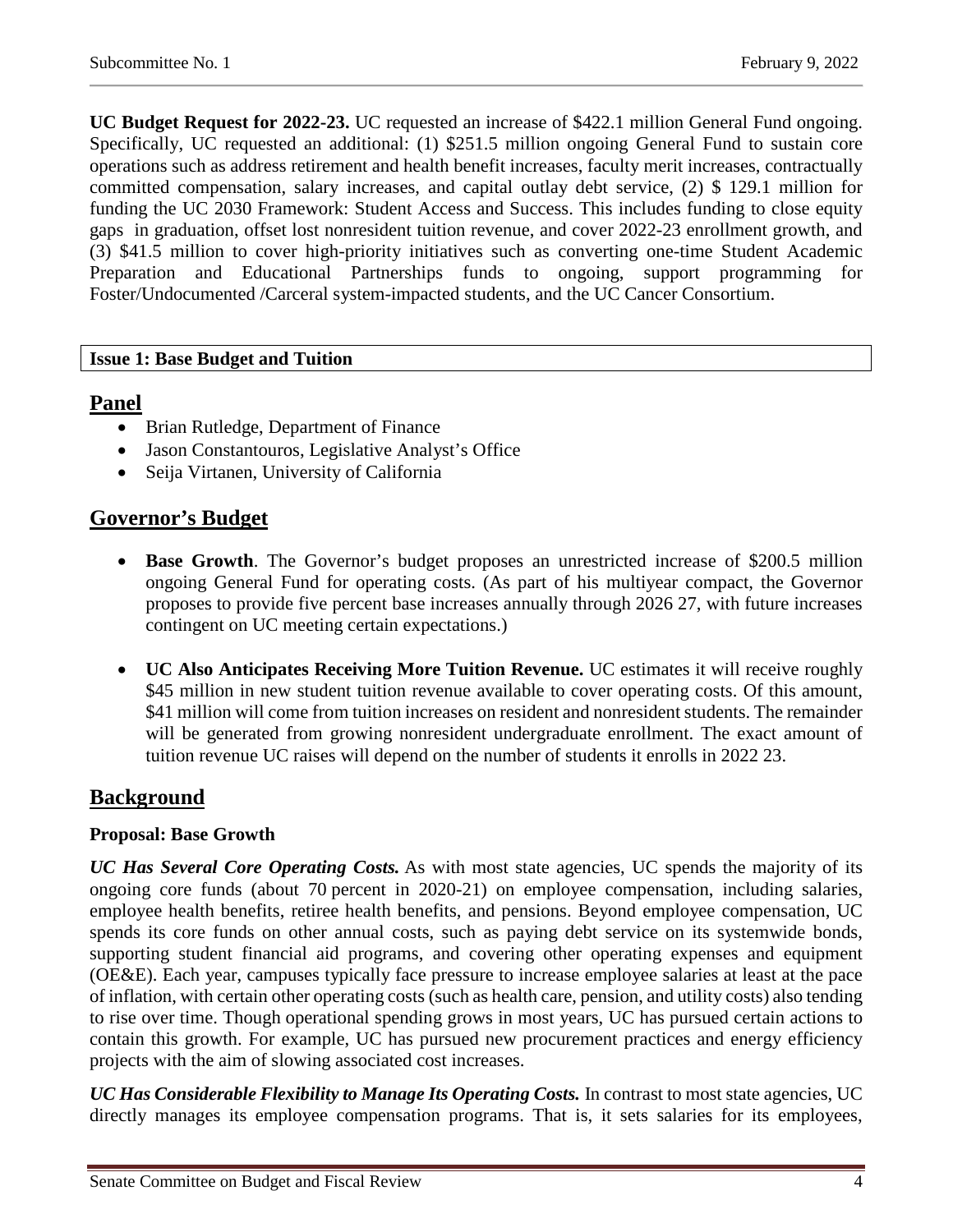manages its own employee and retiree benefit programs, and sets its own pension contribution rates. Moreover, about two-thirds of UC's core-funded employees are not represented by a union, giving the university considerable year-to-year flexibility to determine salary increases. That said, UC faces certain limitations each year. For example, UC generally must pay debt service on the bonds it issues. UC also must ensure that its pension system has sufficient funds to pay for pension benefits.

*State Has Primarily Supported UC Operations Through Unrestricted Base Increases.* In recent years, the state and UC have used three main means to cover its operational cost increases: (1) state General Fund augmentations, (2) additional revenue from tuition increases, and (3) increased nonresident undergraduate enrollment. (Because nonresident undergraduate students pay a supplemental charge that covers more than the cost of their education, the net revenue generated from these students is available to support cost increases.) Figure 2 tracks the use of these budget tools over the past several years. In all but one of the years shown, the state provided UC with base General Fund increases. Notably, in only one of these years (2019-20) was the base increase linked to specific UC operating cost increases. In the other years of the period, the base increases appeared to be set arbitrarily, without a direct link to UC's operating costs. In addition to the base General Fund augmentations, UC campuses regularly increased revenue generated from nonresident students by increasing both their supplemental tuition charge and enrollment levels. In most recent years, UC did not increase the base tuition charge (which is applied to both resident and nonresident students).

|                                            | 2013-14            | 2014-15            | 2015-16 | 2016-17 | 2017-18            | 2018-19 | 2019-20            | 2020-21             | 2021-22         |
|--------------------------------------------|--------------------|--------------------|---------|---------|--------------------|---------|--------------------|---------------------|-----------------|
| <b>Base General</b><br>Fund support        | $5\%$ <sup>a</sup> | $5\%$ <sup>a</sup> | 4%      | 4%      | $4\%$ <sup>b</sup> | 3%      | $3\%$ <sup>c</sup> | $-8\%$ <sup>d</sup> | 5%              |
| Tuition charges                            |                    |                    |         |         |                    |         |                    |                     |                 |
| Base tuition                               |                    |                    |         |         | 3                  | $-1^e$  |                    |                     |                 |
| Nonresident<br>supplemental<br>tuition     |                    |                    | 8       | 8       | 5                  | 3       | 3                  |                     |                 |
| Student<br>Services Fee                    |                    |                    | 5       | 5       | 5                  |         |                    |                     |                 |
| Nonresident<br>undergraduate<br>enrollment | 29                 | 22                 | 17      | 12      | 6                  | 6       | 2                  | $-5$                | $7\phantom{.0}$ |

#### **Figure 2-UC Has Used Several Means to Cover Operating Cost Increases**

a Small portion of increases were designated for specified purposes, such as online course development and UC labor center operations.

b Portion of augmentation was covered with Proposition 56 funds.

c Increase connected to specific UC operating cost estimates.

 $d$ State restored this reduction in 2021-22, on top of the base increase it provided UC that year.

e Decrease due to end of special \$60 surcharge adopted in 2007-08.

#### **Tuition**

*Annual Change*

*Governor Makes Different Tuition Assumptions for UC than other segments in 2022-23.* The Governor's compact with UC assumes the university implements the Board of Regents-approved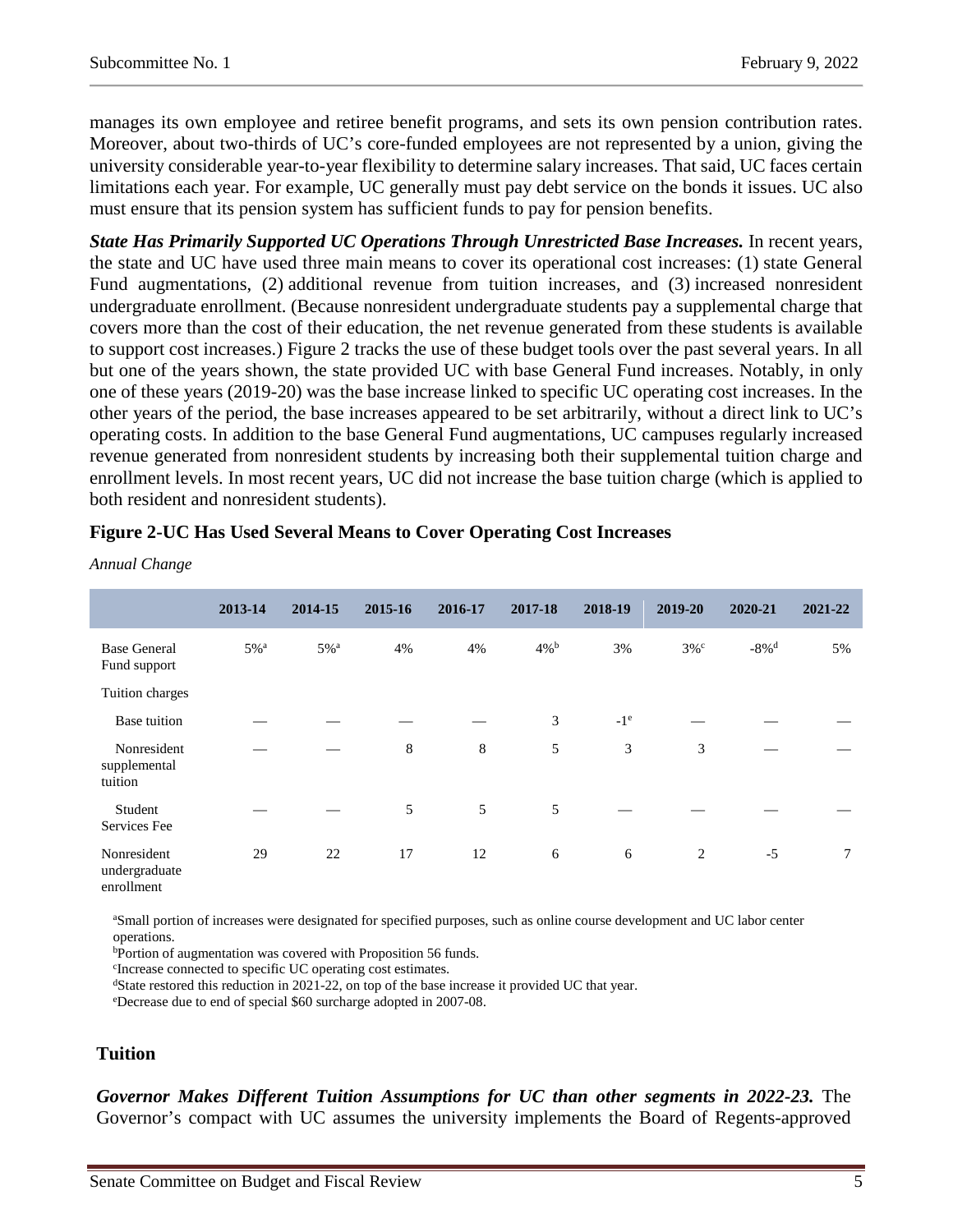tuition plan. This plan increases tuition each year but only for the incoming cohort of first-time students - entering freshman and transfer students, regardless of residency status. During the remainder of their time at UC, tuition for students in that cohort remains flat. The tuition plan also pegs annual tuition increases to inflation and applies annual increases to all academic graduate students.

## **Legislative Analyst's Office Comments and Recommendations**

#### **Base Increases**

*Base Increases Are Poor Approach to Budgeting for Operating Costs.* As the LAO has said in many previous publications, base increases are a poor approach for two reasons. First, in the LAO's view, they lack transparency. The Governor does not identify how UC is to use its base increase. Moreover, UC itself does not adopt a corresponding spending plan until after final budget enactment in June. Second, given the purpose of the funding is unspecified, the amount of proposed augmentations are arbitrary, lacking clear justification based on documented cost increases.

*Legislature Could Begin by Considering Nonsalary Cost Increases.* Among UC's operating costs, the LAO thinks that the Legislature may wish to first consider how much to provide for employee benefits, debt service, and Operating Expenses and Equipment. Costs in these areas are driven by UC policy and contractual arrangements that, absent a change in policy, are set to increase. In 2022-23, UC estimates that total core costs in these areas will increase by \$78 million.

*Legislature Then Could Consider Salary Increases.* After covering nonsalary cost increases, the Legislature could consider how much funding to provide for salary increases. Generally speaking, the goal of providing salary increases is to ensure the university is able to attract and retain faculty and staff. Though recent evidence of the competitiveness of UC salaries is limited, there is little evidence that the university experiences difficulty with attracting most of its faculty and staff. For example, UC faculty salaries on average are higher than most public universities engaging in a similar level of research. Moreover, faculty separations have remained about the same over the last ten years. That said, campuses have reported to our office that they have difficulty recruiting and retaining certain types of staff, such as mental health counselors. Additionally, inflation is anticipated to be higher in 2022-23 than in past decades, likely generating pressure for larger-than-typical salary increases. The Legislature likely will want to weigh these competing factors when deciding how much funding to provide for salary increases in 2022-23. To help with the Legislature's planning, the LAO estimates each one percent increase in UC's total salary pool in 2022-23 would be approximately \$45 million.

*LAO Recommends Building Base Increase Around Identified Operating Cost Increases.* The LAO recommends that the Legislature decides the level of base increase to provide UC by considering the operating cost increases it wants to support in 2022-23. The Legislature could start with UC's nonsalary cost increases (\$78 million). From this point, the Legislature could consider providing funds for salary increases (around \$45 million for each one percent increase). For illustration, at the Governor's proposed funding augmentation (\$246 million, consisting of \$201 million in new General Fund and \$45 million in new tuition and fee revenue), the Legislature could cover UC's non-salary cost increases as well as a nearly 4 percent increase in UC's salary pool.

### **Tuition**

*UC's Tuition Plan Reflects More Rational Policy Than State's Past Tuition Practices.* According to the LAO, implementing UC's new tuition policy would be a notable departure from previous tuition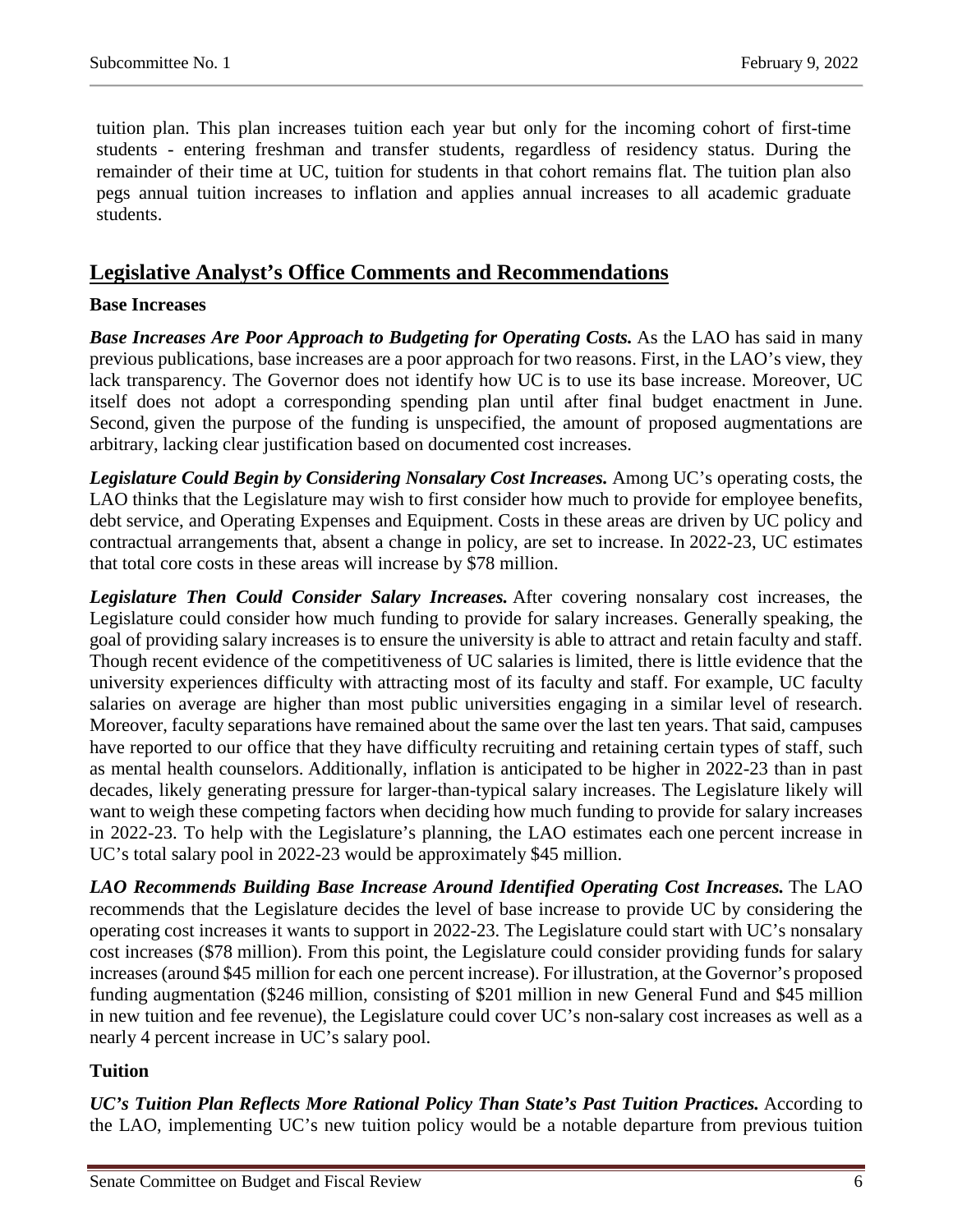practices. The state's experience to date has been to have steep tuition increases during economic recessions (in the early 1990s, early 2000s, and Great Recession period) while leaving tuition flat throughout most years of economic recoveries. Such practices tend to work counter to families' fiscal situations, with household income tending to weaken during recessions and improve during recoveries. As a result of such practices, student cohorts enrolling in college during recessions tend to pay a higher share of their education costs than student cohorts enrolling during recoveries. By raising charges more gradually and predictability, UC's new tuition policy has the potential to overcome the main weaknesses of these previous state tuition practices.

## **Suggested Questions**

On base growth,

- The Governor's budget proposal is smaller than the UC's budget request. Within the \$200.5 million proposed in the Governor's budget, what are your priorities that would be covered? Overall, what will UC fund with the \$200.5 million if this base amount is not increased in the final budget agreement?
- We ask UC and DOF to provide a response to the LAO's recommendations.

On compacts,

- DOF/UC: Looking ahead in the outyears, what costs would the proposed five percent increases support? What percentage of their base allocation does DOF expect UC to use to pay for more students? How does this affect its ability to hire staff to offer more course offerings to meet the needs of additional students – particularly reducing time to degree?
- UC: What would be the fiscal impact of the Governor's proposed compact expectations?
- How does UC contemplate implementing the compact the Governor recommended in exchange for the recommended increases over the next five years?

On tuition,

- DOF: Explain the rationale behind the different tuition assumptions for UC compared to CCC and CSU.
- UC: How is UC's recently adopted cohort-based tuition model is different from previous models. How will it work? How does this factor into their budget request?

#### **Staff Recommendation.** Hold Open.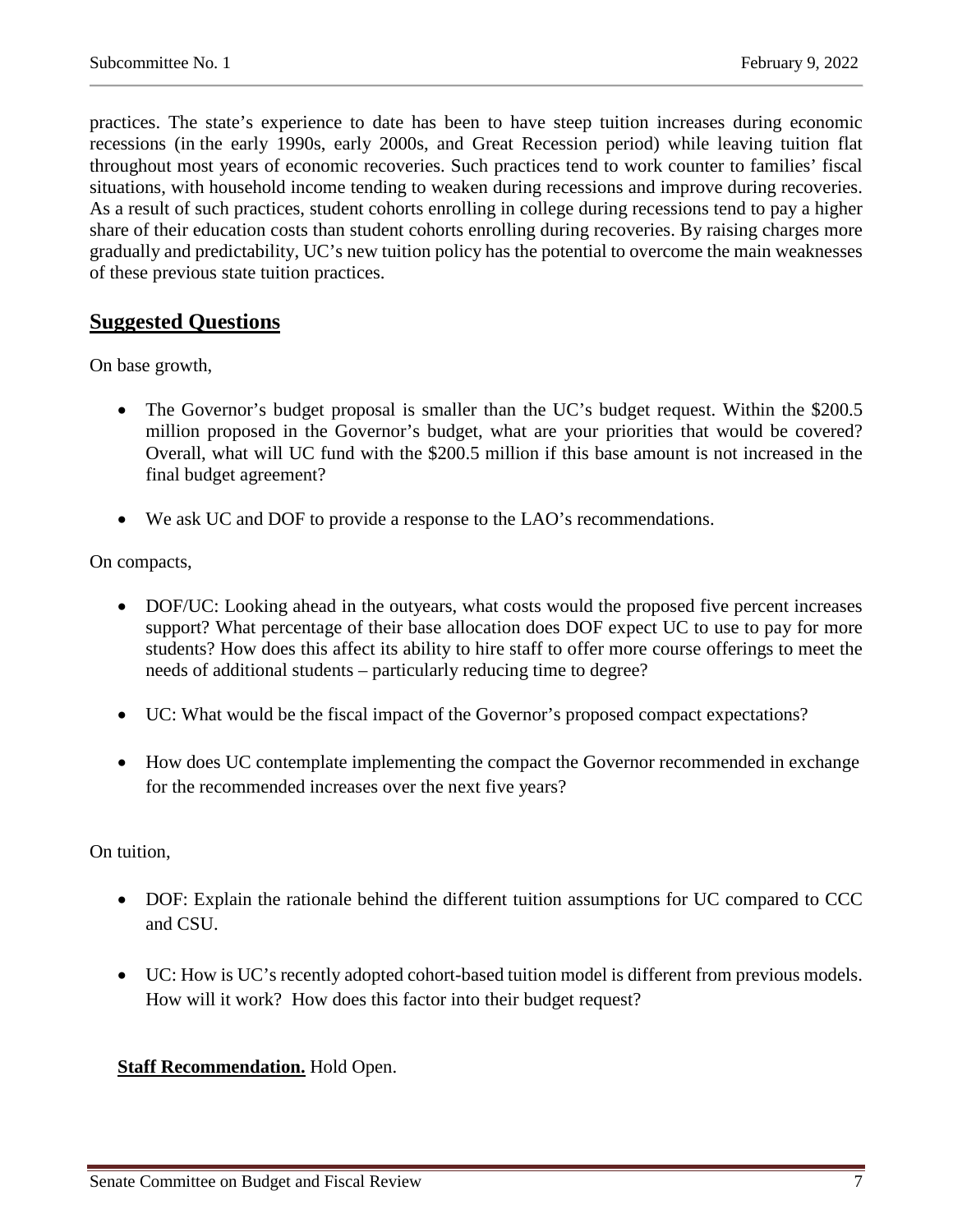#### **Issue 2: Resident and Nonresident Enrollment**

## **Panel**

- Brian Rutledge, Department of Finance
- Jason Constantouros, Legislative Analyst's Office
- Seija Virtanen, University of California

## **Governor's Budget**

**Resident Undergraduate Enrollment Growth in 2022‑23**. The Governor's budget proposes a combined \$99 million to grow resident undergraduate enrollment in 2022-23 by 7,132 students. This amount includes funding for base growth of 6,230 students (\$67.8 million) and additional funding to reduce nonresident enrollment by 902 students and replacing those students with resident students (\$31 million).

**Proposes Multiyear Enrollment Plan.** The Governor's compact includes a multiyear plan to expand undergraduate and graduate student enrollment. Specifically, the administration proposes that UC grow resident undergraduate enrollment by around 1 percent each year from 2023-24 through 2026-27. (Though proposed as part of the compact, the Governor does not specify the 1 percent growth expectation for 2023-24 in the budget bill.) According to the administration, this annual growth would represent more than 8,000 additional students across the four-year period. The administration also proposes that UC grow graduate student enrollment by roughly 2,500 students over the same time period. Under the Governor's compact, UC would not receive additional funds for enrollment growth over the period, but instead it would need to accommodate the higher costs from within its base increases.

## **Background**

**Recent changes in state approach to enrollment.** Since the 2015-16 Budget Act, the state has made three key changes to its enrollment approach for UC, described below.

- 1. *Setting an Outyear Target.* Since the 2015 Budget Act, the state has set resident undergraduate enrollment growth targets at UC in most years. Generally, the state established growth targets for the following year over a baseline year. For example, the 2019 Budget Act set a target growth of 4,860 students in 2020-21 over the level of enrollment in 2018-19. Setting an outyear target allows the state to better influence admission decisions, as campuses typically have already made their decisions for the upcoming year before the enactment of the state budget in June. Along with setting growth targets, the state in most years provided UC funding augmentations supporting the higher level of enrollment. Augmentations have been determined using an agreed-upon per-student funding rate derived from the "marginal cost" formula. This formula estimates the cost to enroll each additional student and shares the cost between anticipated tuition revenue and state General Fund.
- 2. *Setting a Growth Target Only.* In the past, the state commonly specified both the overall level of enrollment it expected and the associated growth over the previous year. (For example, the state might set the total enrollment level at 200,000 students, with associated growth from the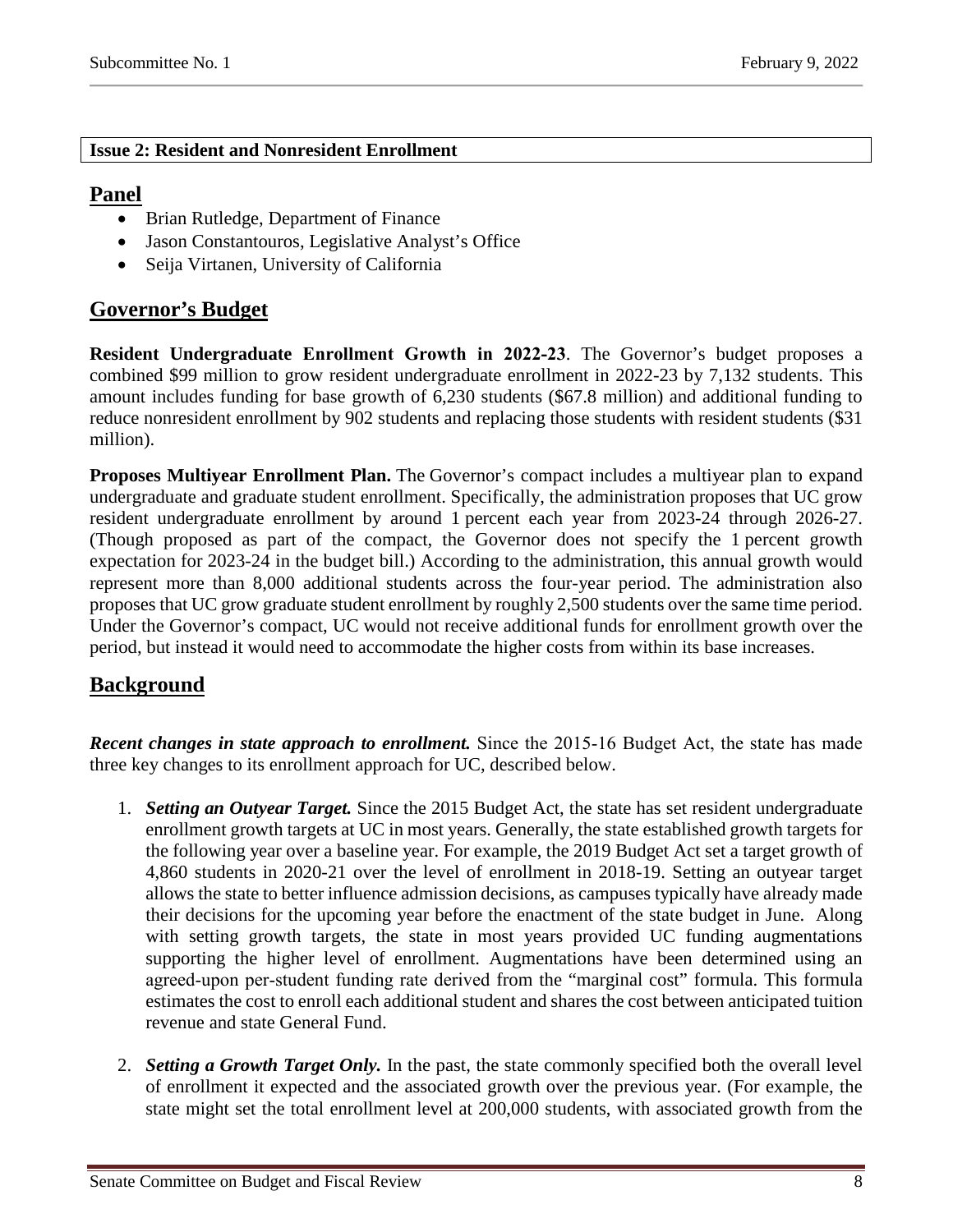prior year set at 1,000 students.) Since the 2015‑16 Budget Act, the state has stopped setting the overall enrollment level and specified only the expected amount of growth over a baseline year.

3. *Setting Targets for Undergraduate Students Only.* The state commonly has set targets for overall resident enrollment, giving UC flexibility to determine the mix of undergraduate and graduate students. Most recent budgets, however, have set a target for UC resident undergraduate growth only.

*State Set Resident Undergraduate Enrollment Target for 2022–23.* **In the midst of the pandemic, the** Legislature opted not to set enrollment growth targets in the 2020 Budget Act for 2021-22. Such an approach gave UC flexibility to manage funding reductions and uncertain enrollment demand that year. When state revenues recovered the following year, the state resumed setting targets.

Most recently, the 2021 Budget Act specified a target growth of 6,230 resident undergraduate students in 2022-23. The act further stated the intent of the Legislature to provide resources in 2022-23 to support enrollment this growth.

*State Also Adopted Multiyear Plan to Reduce Nonresident Undergraduate Enrollment at UC.*  Additionally, the 2021-22 budget agreement adopted a multiyear plan to reduce nonresident undergraduate enrollment at the Berkeley, Los Angeles, and San Diego campuses. Under the plan, the three campuses would gradually reduce the share of their undergraduate enrollment that is nonresident from their current shares of over 21 percent to 18 percent by 2026-27. The plan is to start in 2022-23, with the state providing funding for the lost tuition revenue associated with the reduction in nonresident students. At the time of adopting this plan, it was estimated UC would have to reduce nonresident enrollment by 902 students annually.

*UC Exceeded Targets From 2016-17 Through 2020-21.* As Figure 3 from the LAO shows, each year the state established an enrollment growth target, UC exceeded its growth expectation. To date, the state has not provided UC additional General Fund support specifically designated for this over-target enrollment. Instead, the state has built this over-target enrollment into the new baseline it sets for UC. For example, in 2017-18, UC resident undergraduate enrollment grew by around 4,700 students over the level in 2016-17, exceeding the 2,500 student growth budgeted by the state. When the state set the growth target for 2018-19, it set the new baseline at the higher 2017-18 level, thus effectively absorbing the over-target enrollment. Since 2016-17, UC has enrolled around 10,700 students more than the state growth targets, with more than half of the over-target growth occurring in 2020-21 alone.

#### **Figure 3**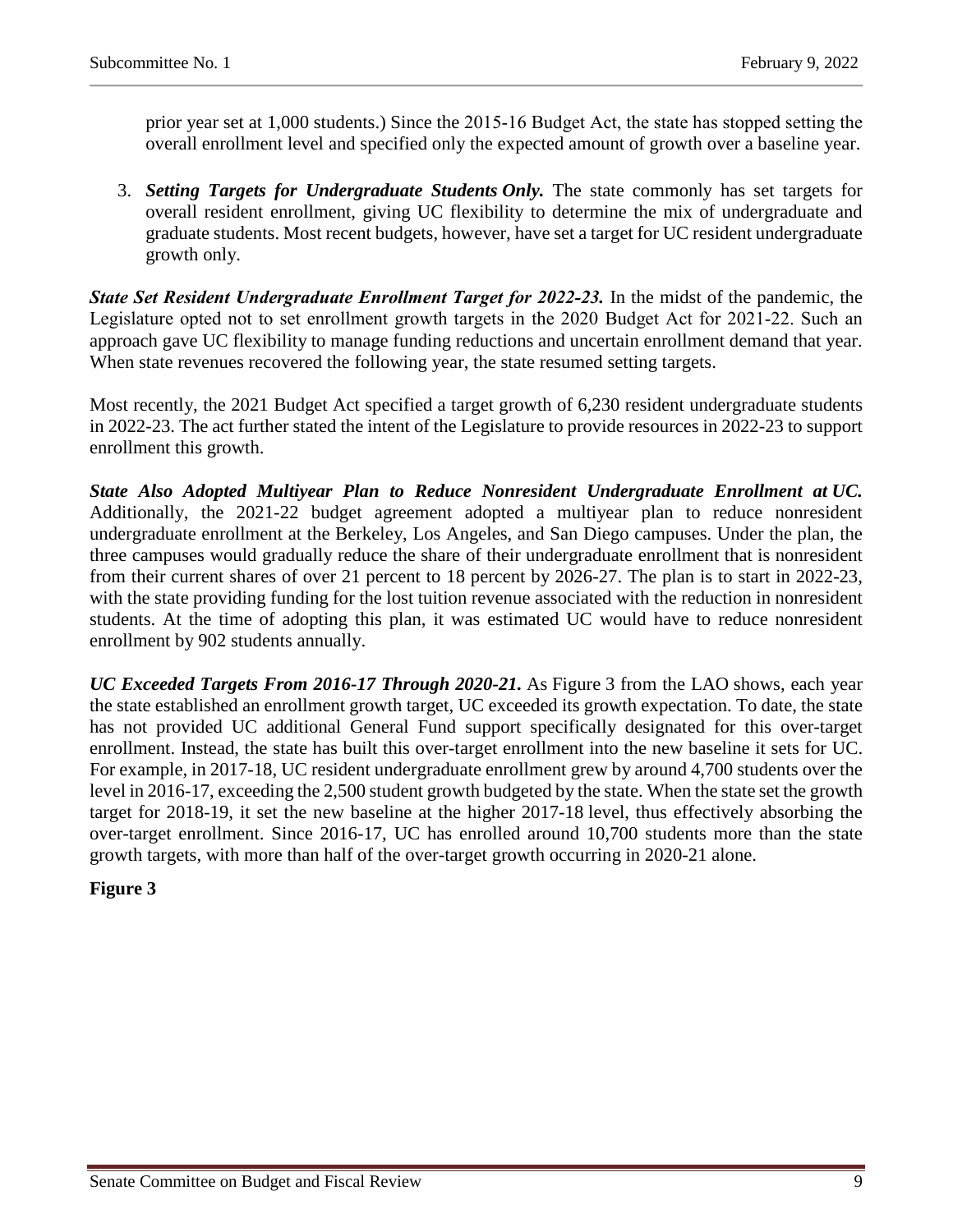

*Resident Undergraduate Total Enrollment.* Though the 2021-22 academic year has not yet finished, UC has made initial estimates based on enrollment levels in the summer and fall of 2021. UC estimates 2021-22 resident undergraduate enrollment to be 199,358 students—717 students (0.4 percent) below the level in 2020-21. As Figure 4 shows, UC experienced a drop in summer 2021 enrollment. Summer enrollment spiked in 2020 in the midst of the pandemic, likely because students had more opportunities to study online and fewer summer employment opportunities. The subsequent drop in summer 2021 could reflect fewer online course offerings or improved summer employment opportunities for students. Though UC saw a drop in summer 2021 enrollment, fall 2021 enrollment increased, which likely will translate into a corresponding increase in the spring 2022 term.

#### **Figure 4- UC Enrollment Drop in 2021-22 Attributable to Decline in Summer Enrollment**

*Resident Undergraduate Full-Time Equivalent Students*

|                     | 2019-20       |                                                         |         | <b>Change From 2020-21</b> |                |  |
|---------------------|---------------|---------------------------------------------------------|---------|----------------------------|----------------|--|
|                     | <b>Actual</b> | 2021-22<br>2020-21<br><b>Estimated</b><br><b>Actual</b> |         | Amount                     | <b>Percent</b> |  |
| Fall through spring | 176,984       | 177,643                                                 | 180,113 | 2,470                      | 1.4%           |  |
| Summer <sup>a</sup> | 16,808        | 22,432                                                  | 19,245  | $-3,187$                   | $-14.2$        |  |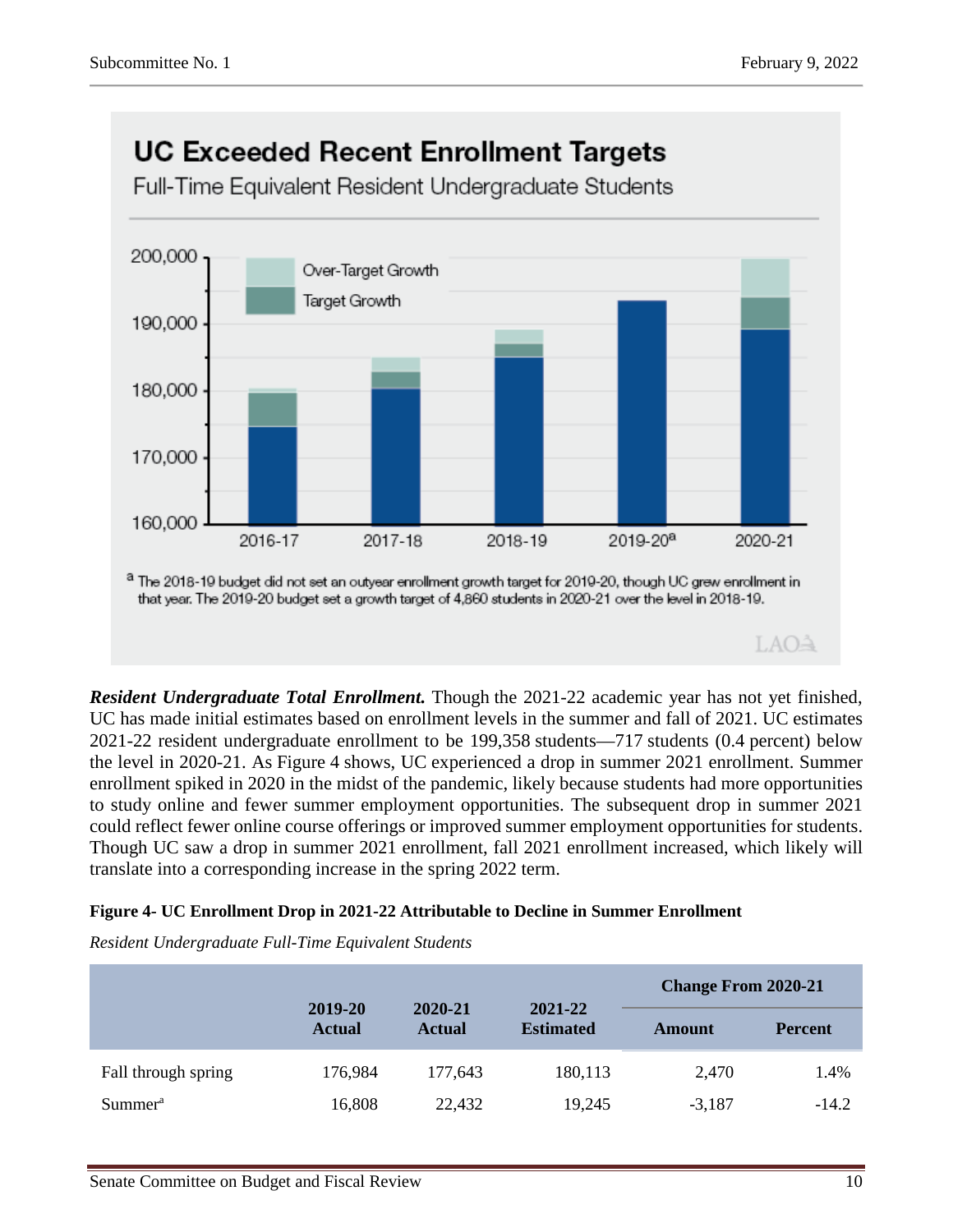| <b>Totals</b><br>. | 193 792 | 200,075<br>. . | 199,358<br>$\sim$<br>___ | 717 | $\mathbf{1}_{6}$<br>-0 |
|--------------------|---------|----------------|--------------------------|-----|------------------------|

<sup>a</sup>Summer term is treated as the first term of a fiscal year. For example, summer 2019 is counted toward 2019-20.

*UC Is Planning for Lower Growth in 2022-23 Than Directed in Budget.* In its 2022‑23 budget request to the state, the UC Board of Regents adopted a plan to grow resident undergraduate enrollment by 2,000 students over the level in 2021-22, thus enrolling around 202,000 students in 2022-23. Of the growth of 2,000 students in 2022‑23, 900 would be allocated to the Berkeley, Los Angeles, and San Diego campuses (combined) to replace reductions in nonresident students. The remaining 1,100 students would be concentrated at the remaining six undergraduate-serving campuses. According to UC, it does not intend to grow by 6,230 students in 2022‑23-the target set in the 2021 Budget Act-- because of having enrollment over its target in previous years. Specifically, UC would like to count over-target growth in 2020‑21 toward the state's growth expectation.

### **Legislative Analyst's Office Comments and Recommendations**

#### **Assessment**

*Disconnect Between Governor's Proposal and UC Plan Raises Issues for Legislature to Consider.* The Administration describes its 2022-23 enrollment growth proposal as intended to implement the state budget agreement adopted last year. UC has indicated, however, that it is not planning to meet the administration's target enrollment level of 207,207 students. The Legislature could respond to this disconnect by reducing UC's associated enrollment growth funding—providing funding only for the additional students UC plans to enroll in 2022-23 over the set baseline year. This approach keeps the tightest connection between new state funding and new students enrolled. Alternatively, the Legislature could consider providing UC the full amount proposed by the Governor—effectively funding some over-target enrollment from 2020-21 and raising UC's per-student funding level. In recent years, the state has not funded over-target enrollment. Such a practice could create incentives for UC to disregard state enrollment growth targets with resulting fiscal impacts that could run counter to legislative intent. UC, however, is in a somewhat unusual situation due to the pandemic. Given the unusual times, the Legislature may want to consider making an exception for UC this year.

*Setting Funded Enrollment Level Could Clarify Intent Moving Forward.* The purpose of setting enrollment targets is to make clear expectations regarding the number students the universities are to enroll. The state's recent practice of setting growth targets has worked well when the Legislature, administration, and segments shared a common understanding of the baseline level of students. Recent experience, however, suggests that there may be different interpretations as to the existing baseline level of funded enrollment at UC. Without a shared understanding, the Legislature runs the risk of UC and the administration implementing future enrollment expectations in ways that do not align with its intent.

*Three Undergraduate Enrollment Trends to Consider.* The recent pandemic has made it increasingly complicated for the state and UC to project enrollment demand. Nonetheless, three key trends, described below, could shape the Legislature's considerations for UC resident undergraduate enrollment in 2023-24.

• *High School Graduates*. The Department of Finance projects the number of high school graduates in California to increase by 0.3 percent in 2021-22 (affecting fall 2022 demand) and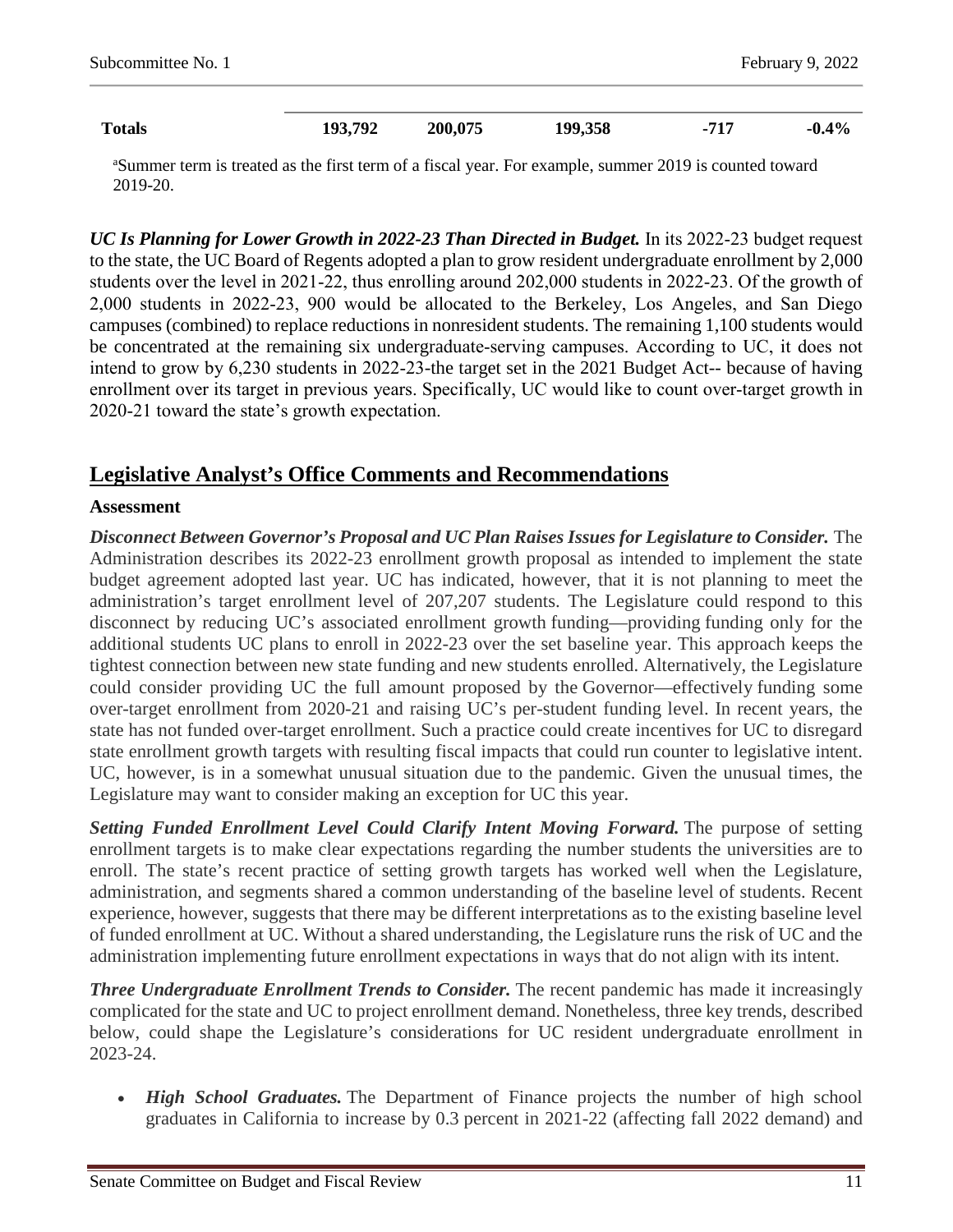by 0.6 percent in 2022-23 (affecting fall 2023 demand). All else equal, a rise in high school graduates increases UC freshman enrollment demand.

- *Community College Students*. Transfer student enrollment rose at UC from fall 2016 through fall 2020, corresponding with growth in CCC enrollment over the same time period. CCC enrollment declined in 2020-21, however, and a further drop is expected in 2021-22. Whether this drop results in a corresponding decline in UC transfer enrollment is uncertain. UC has enrollment management tools, such as reducing transfer referrals to less selective campuses, that could allow it to increase its transfer yield rates and maintain its transfer enrollment levels.
- *Referral Pools.* UC refers students who are not admitted to their campuses of choice to less selective campuses. UC Merced is UC's sole referral campus for freshman applicants, and UC Merced and UC Riverside are UC's referral campuses for transfer students. Providing funding for more enrollment can potentially reduce the number of students referred to less selective campuses. In fall 2020 (the most recent year of data publicly available), UC referred 9,110 freshman applicants (10 percent). UC does not regularly report the number of transfer students referred.

*Eligibility and Admission Policies Remain a Consideration.* Historically, the state has expected UC to draw its freshman admits from the top 12.5 percent of the state's high school graduates. As the LAO has noted in previous analyses, UC has been found to be drawing from beyond these pools in recent years and likely will continue to do so. In past periods, the state has expected UC to tighten freshman admission policies when it was found to be drawing from beyond these pools. When the UC tightens its admission policies, it effectively redirects a portion of its enrollment to CSU and CCC.

*Outyear Resident Enrollment Target Likely Will Affect Future Nonresident Plans.* As the Legislature increases systemwide resident undergraduate enrollment (and thus, overall undergraduate enrollment), it reduces the number of nonresident students UC must reduce to attain the 18 percent goal at the Berkeley, Los Angeles, and San Diego campuses. If the Legislature desires to grow resident enrollment in future years, it will want to receive updated nonresident enrollment and cost information from UC. UC currently is required to submit an annual report with this information to the Legislature by January 31, with the first report due by the time of this published agenda.

*Different Set of Considerations for Graduate Enrollment.* In contrast to undergraduate enrollment, access has not been a primary focus of the state when deciding whether to support graduate student enrollment growth. Rather, the primary focus in past years has been on state workforce needs for graduate students. Existing workforce demand likely varies for academic doctoral, academic master's, and professional graduate students. For example, there is little evidence that the state is facing overall shortages of doctoral students to fill higher education faculty positions. On the other hand, there is some evidence of regional shortages for certain professions (such as for primary care physicians). Beyond workforce considerations, UC campuses also often seek to grow graduate enrollment proportionate to undergraduate enrollment. This practice ensures campuses have an adequate number of teaching and research assistants to accommodate the higher level of undergraduate courses and faculty workload.

### **Recommendations**

*Use UC's Planned Growth as a Starting Point for Resident Undergraduate Enrollment in 2022-23.* As UC indicates it will enroll only 1,100 rather than 6,230 additional resident undergraduate students in 2022-23 (excluding the approximately 900 new students from the nonresident reduction plan), the LAO recommends that the Legislature consider that planned growth as a starting point for funding (costing \$12 million, using the 2022-23 marginal cost of instruction of \$11,200 per student). Though the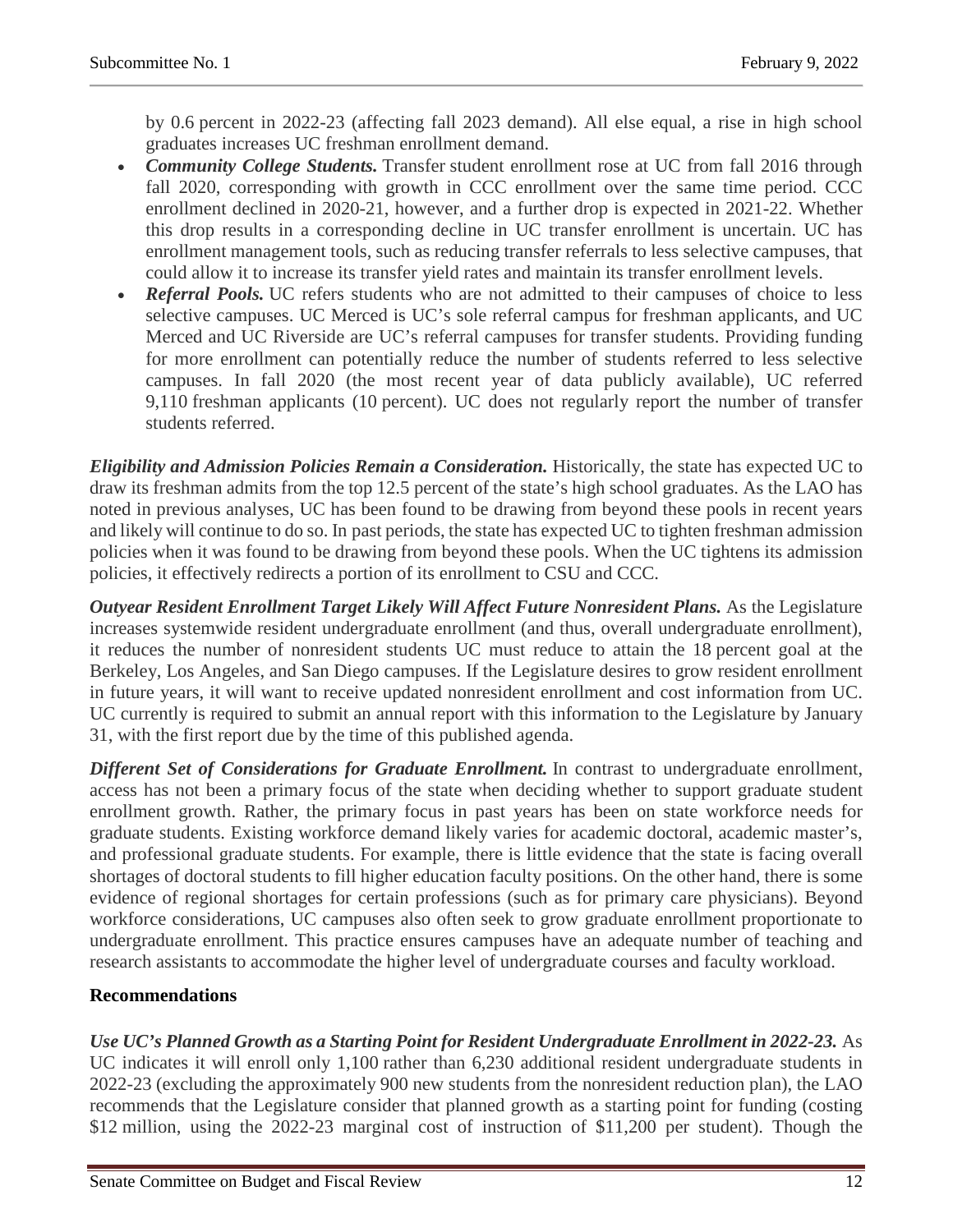Legislature could consider providing more than the \$12 million, such action would differ from recent state practice. The Legislature likely would want to consider providing more funding only if it were concerned about UC having over-target enrollment in 2020-21 and its resulting per-student funding being too low.

*Adopt Nonresident Reduction Funds.* Consistent with last year's budget agreement, the LAO recommends adopting funds for planned reductions in nonresident enrollment (and associated growth in resident students) in 2022-23. The LAO thinks the Governor's proposed level of funding (\$31 million for the 900 student replacement) likely is justified. That said, the LAO recommends that the Legislature review UC's forthcoming report, due January 31, to ensure UC intends to reduce nonresident enrollment at the affected campuses by a combined 900 students.

*Set Resident Undergraduate Enrollment Target in 2023-24.* After making decisions for 2022-23, the LAO recommends that the Legislature set a resident undergraduate enrollment target for budget-year-plus-one. Depending on the factors discussed earlier, the Legislature could consider any number of options. For example, the Legislature could set the target in 2023-24 at 207,207 students, thus giving UC more time to meet the administration's proposed enrollment level. Alternatively, the Legislature could adjust its expectations based on more recent trends, funding more or less growth as it deems warranted. Regardless of the Legislature's desired level of enrollment, the LAO recommends setting the target enrollment level, rather than just a growth target, for 2023-24 in the 2022 Budget Act. Such an approach would better clarify legislative intent and enhance accountability. Moreover, the LAO recommends scheduling any funds for growth in 2023-24 to be appropriated in the 2023-24 budget. This approach allows the state more easily to align funding with updated enrollment estimates for that year.

*Consider Expectations for Graduate Enrollment.* If the Legislature has specific workforce priorities that entail graduate student growth, it could set a target for 2023-24. That said, the Legislature could continue its current approach of not setting a graduate enrollment target if it has no specific graduate student-related priorities.

## **Suggested Questions**

- UC: Please discuss the differences in enrollment for Fall 2021 as compared to 2018, 2019, and 2020.
- The Governor's budget provides enrollment growth funding for 2022-23. UC however anticipates 2021-22 to be slightly down from 2020-21 due to reductions in summer enrollment. What are the implications of the 2021-22 estimates on expected 2022-23 enrollment?
- DOF: What is the Administration's position on UC's enrollment plans for 2022-23?
- UC: What factors should the state consider when setting targets for the 2023-24 year? How can the state account for uncertainty with enrollment planning at campuses while still setting clear enrollment targets?
- UC: How does UC intend to physically have space for the growth over the next decade?
- We ask UC and DOF to provide a response to the LAO's recommendations. What would be the impact of LAO's recommendations on UC going forward?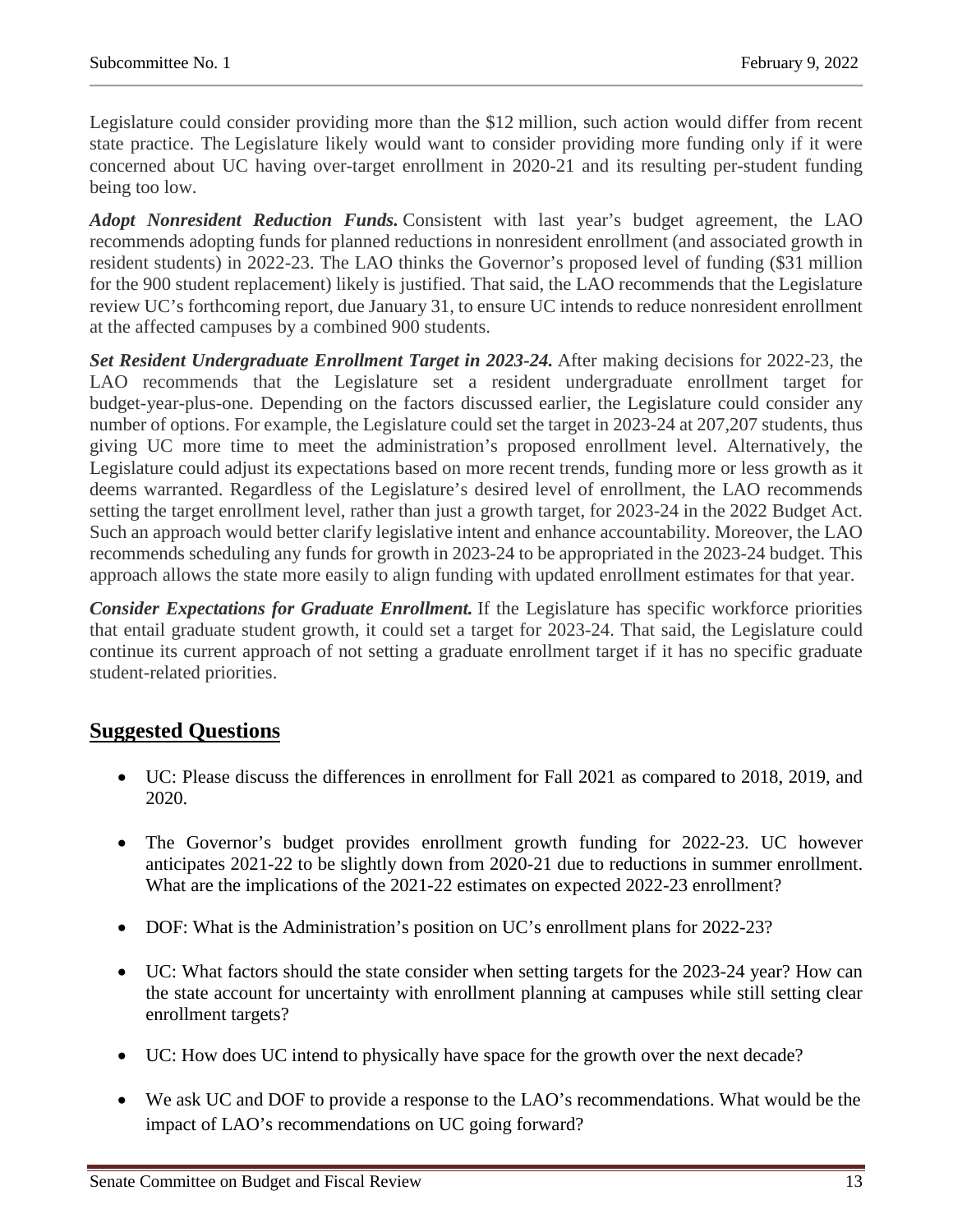On non-resident enrollment targets,

• UC: Can you provide an update on the nonresident buyout at the three campuses? Has UC made progress in setting up the system to implement that agreement? Are all three on track to begin that change in Fall 22? What are the targeted nonresident reductions/resident increases at each campus?

**Staff Recommendation.** Hold Open.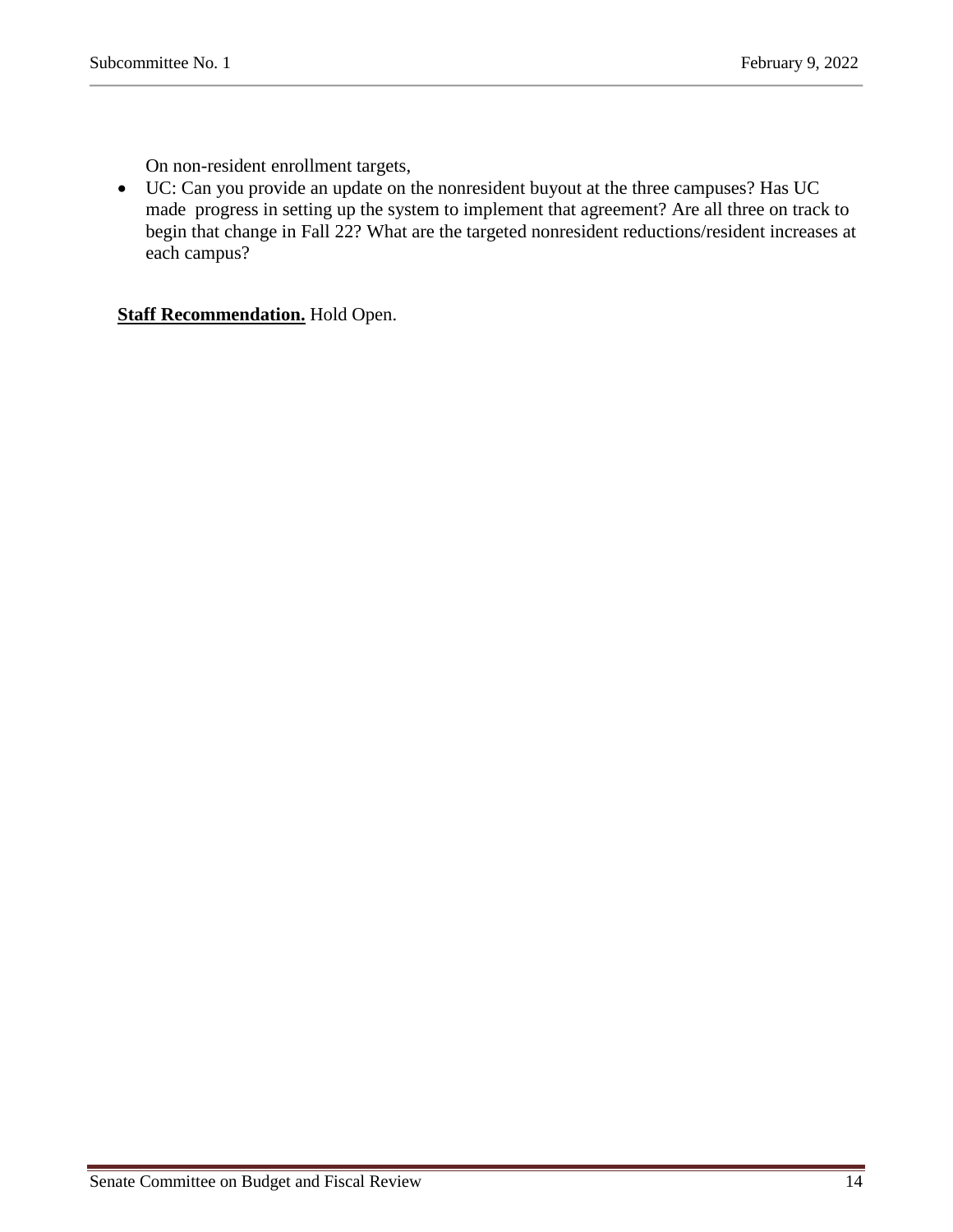### <span id="page-14-0"></span>**Issue 3: Deferred Maintenance and Energy Efficiency at UC**

## **Panel**

- Brian Rutledge, Department of Finance
- Jason Constantouros, Legislative Analyst's Office
- Seija Virtanen, University of California

## **Governor's Budget**

• **Deferred Maintenance and Energy Efficiency.** The Governor's budget proposes an increase of \$100 million one-time General Fund for deferred maintenance and energy efficiency projects at UC campuses. Budget bill language would direct the Administration to report to the Legislature on the specific projects selected within 30 days after the funds are released to UC.

## **Background**

*Campuses Have Sizable Maintenance Backlogs.* Like most state agencies, UC campuses are responsible for funding the maintenance and operations of their buildings from their support budgets. When campuses do not set aside enough funding from their support budgets to maintain their facilities or when they defer projects, they begin accumulating backlogs. These backlogs can build up over time, especially during recessions when campuses sometimes defer maintenance projects as a way to help them cope with state funding reductions. Both universities report having large backlogs.

*UC Has Been Developing a Better Estimate of Its Maintenance Backlog.* For the past several years, UC has indicated that its maintenance backlog totals billions of dollars. Until very recently, it lacked a more precise estimate. This is because campuses historically maintained their own lists of deferred maintenance projects. According to staff at the UC Office of the President, these lists were not reliable because campuses used different approaches to estimate their backlogs and generally had not undertaken comprehensive condition assessments of their buildings. To obtain a better estimate, UC began undertaking a multiyear project known as the Integrated Capital Asset Management Program (ICAMP). Under ICAMP, UC is conducting facility condition assessments of all its academic facilities and infrastructure. In conjunction with this effort, the Legislature in the *Supplemental Report of the 2019 Budget Act* directed UC to submit a report quantifying its long-term maintenance and renewal needs.

*UC Recently Released Updated Estimates.* In December 2021, UC released its long-term maintenance and renewal report to the Legislature. In the report, UC estimates having a total ten-year capital renewal need of \$12.3 billion, on top of an existing \$7.3 billion maintenance backlog. (According to UC, its capital renewal need likely is higher than \$12.3 billion, as the university has not yet completed its systemwide infrastructure assessments.) The UC estimates it would need to spend an average of \$1.2 billion annually over the next ten years to address its capital renewal needs, as well as an additional \$728 million annually to eliminate its existing backlog. The combined amount is \$1.7 billion more than the best available estimate of UC's current annual spending on these types of projects (\$291 million in 2019-20).

*State Has Provided Funds to Address Backlogs.* In the years following the Great Recession, the state provided one-time funding to help the universities address their maintenance backlogs. Figure 5 below shows the amounts appropriated by the state each year from 2015-16 through 2021-22. Most recently,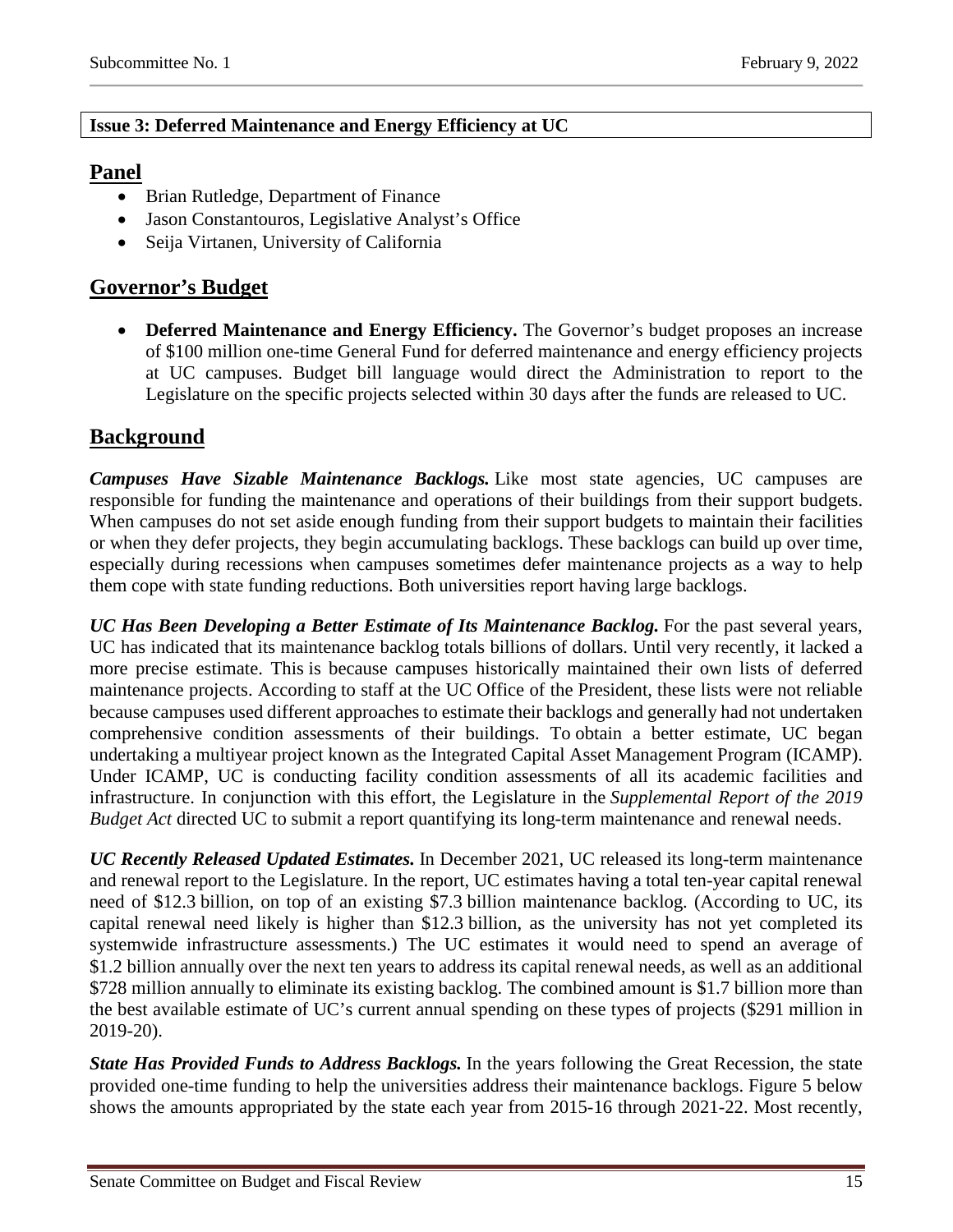the 2021 Budget Act provided \$325 million General Fund one-time to address UC deferred maintenance and energy efficiency projects.

| Figure 5: State funds for UC DM projects<br>General Fund, Unless Otherwise Noted (In Millions) |         |         |         |                 |             |                   |         |  |
|------------------------------------------------------------------------------------------------|---------|---------|---------|-----------------|-------------|-------------------|---------|--|
|                                                                                                | 2015-16 | 2016-17 | 2017-18 | 2018-19         | 2019-20     | 2020-21           | 2021-22 |  |
|                                                                                                | 25      | 35      | 50      | 70 <sup>b</sup> | $17Q^{a,b}$ | \$35 <sup>b</sup> | \$325   |  |

\$350aThe 2020-21 budget package allowed CSU and UC to repurpose unspent 2019-20 deferred maintenance funds for other operational purposes.

<sup>b</sup>In each of these years, \$35 million came from state-approved university bond funds.

*Proposed Use of Funds to Address Deferred Maintenance.* Though UC has not submitted a list of specific projects that would receive funding, UC indicates that it likely would draw from a list of projects totaling \$788 million deemed by ICAMP to be "highest risk." (Upon request, UC submitted this list of projects to staff in January 2022.) According to UC, projects in the highest risk category should be addressed within the next few years to avoid disruptions to campus operations.

## **Legislative Analyst's Office Comments and Recommendations**

*Proposal Reflects a Prudent Use of One-Time Funding.* Providing funds for deferred maintenance projects would address an existing need that is growing. Addressing this need can help avoid more expensive facilities projects, including emergency repairs, in the long run. Funding energy efficiency projects also could be beneficial, as these projects are intended to reduce campuses' utility costs over time.

*One-Time Funding Does Not Address Underlying Cause of Backlog.* Deferred maintenance backlogs tend to emerge when campuses do not consistently maintain their facilities and infrastructure on an ongoing basis. Based on its estimates, UC would need to increase its ongoing spending on maintenance and capital renewal by around \$1 billion just to keep the backlog from growing. (This reflects the gap between UC's average annual capital renewal costs of \$1.2 billion and its existing annual spending of \$291 million.) Although one-time funding can help reduce the backlog in the short term, it does not address the underlying ongoing problem of underfunding in this area.

#### **Recommendations**

*Consider Governor's Proposal as a Starting Point.* To address UC's maintenance backlog, the LAO recommends that the Legislature provide at least the \$100 million proposed by the Governor. As it deliberates on the Governor's other one-time proposals and receives updated revenue information in May, the Legislature could consider providing UC with more one-time funding for this purpose.

*Consider Developing Strategy to Address Ongoing Maintenance and Capital Renewal Needs.* In addition to providing one-time funding for deferred maintenance, the LAO encourages the Legislature to begin developing a long-term strategy around UC maintenance and capital renewal needs. Potential issues to consider include timing, fund sources, ongoing versus one-time funds, and reporting. Given the magnitude of the ongoing maintenance and capital renewal needs at UC, developing such a strategy would likely require significant planning beyond the 2022-23 budget cycle.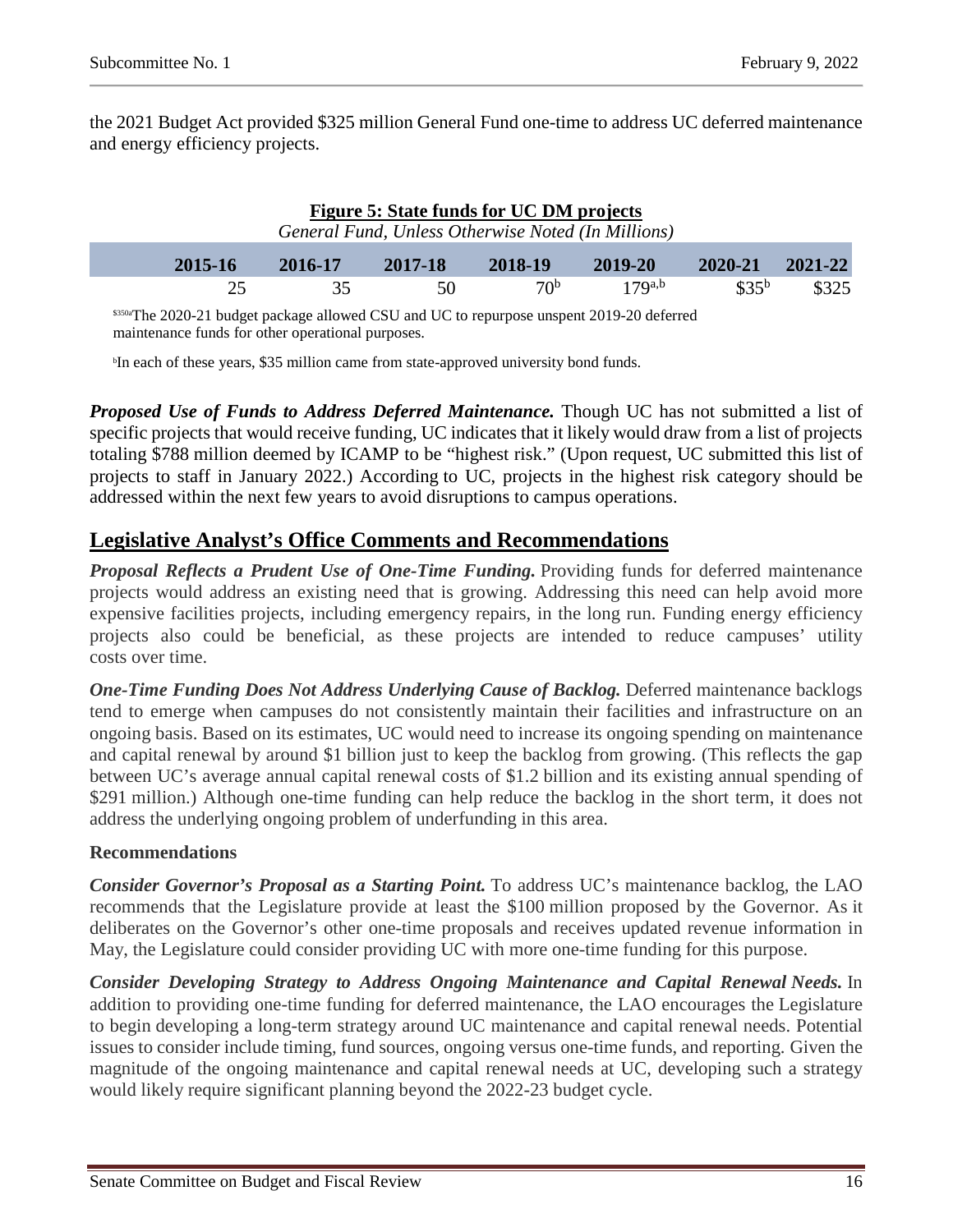## **Suggested Questions**

- UC: What are the up-to-date projections for the estimates to address the backlog?
- UC: Of this backlog amount, how much would be considered shovel ready or can be started within the next year?
- Moving forward, how can the state and UC address UC's backlog and prevent a new one from growing?

#### **Staff Recommendation.** Hold Open.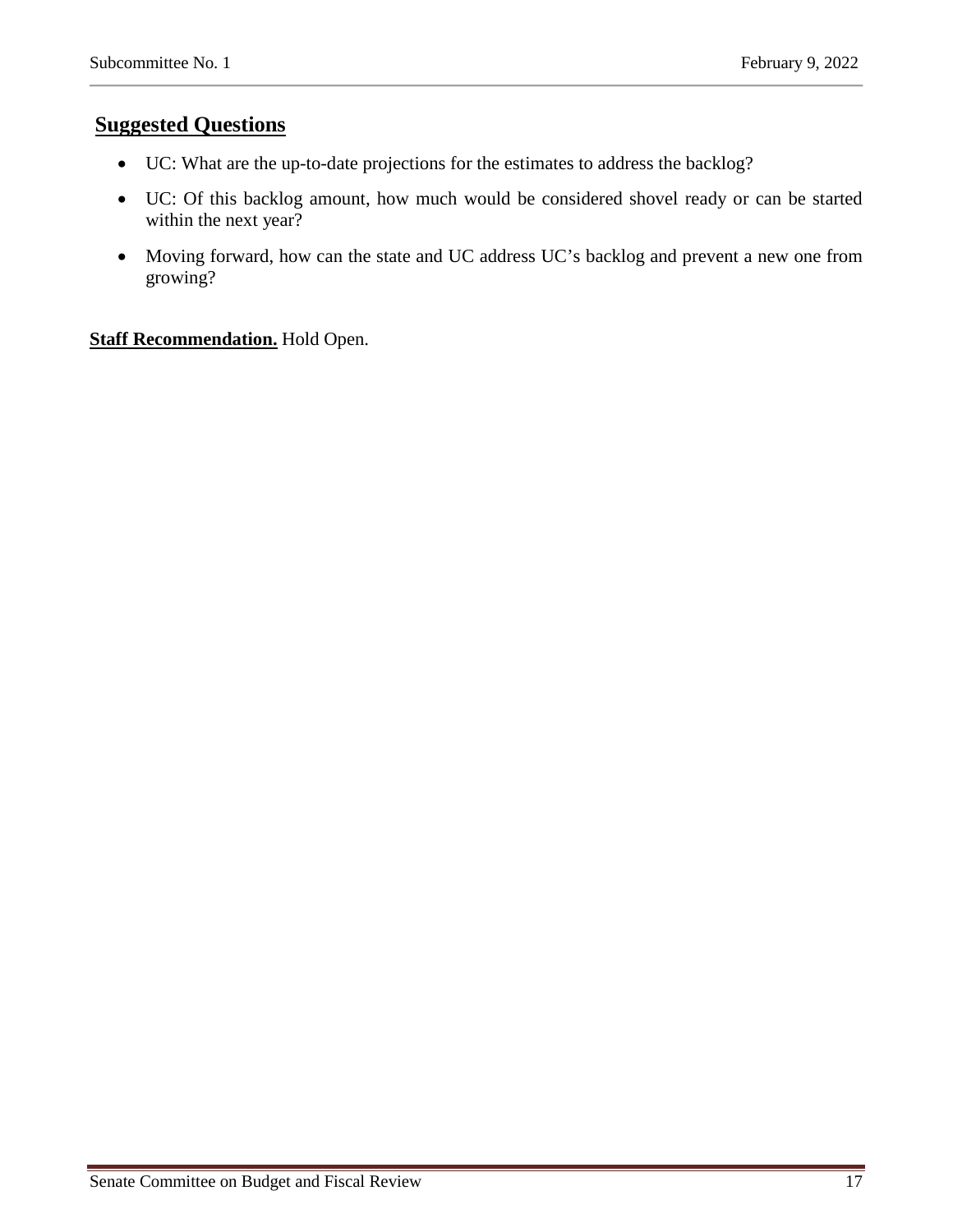#### **Issue 4: Various Governor's Proposals**

#### **Panel**

- Brian Rutledge, Department of Finance
- Jason Constantouros, Legislative Analyst's Office
- Seija Virtanen, University of California

## **Governor's Budget**

- **Dyslexia Research.** The Governor's budget proposes an increase of \$10 million one-time General Fund to support the University of California San Francisco Dyslexia Center.
- **Firearm Research**. The Governor's budget proposes an increase of \$2 million ongoing General Fund to support research conducted by the University of California Firearm Violence Research Center.
- **Technical Adjustment-Graduate Medical Education**. The Governor's budget proposes a decrease of \$582,000 ongoing General Fund to maintain a total of \$40 million annually for a statewide grant program to increase the number of available graduate medical residency slots, based on updated Proposition 56 revenue projections.

## **Background**

### **Proposal: California Firearm Violence Research Center at UC Davis.**

Firearm violence is a significant health and social problem in California and across the United States. The lack of basic information on the epidemiology of firearm violence and its prevention has led to widespread misunderstanding of the problem and has impeded prevention efforts. Evidence of the effects of state policies and programs for reducing firearm violence as well as basic information on benefits, risks, and prevalence of firearm ownership in California are also lacking.

The California Firearm Violence Research Center at UC Davis, initially named the University of California Firearm Violence Research Center, is the first state-funded center for firearm violence research, founded to address these gaps in knowledge on firearm violence and its prevention in July 2017.

*Activities and mission.* The research center, according to Section 14231 of the California Penal Code, will conduct interdisciplinary work to address:

- The nature of firearm violence, including individual and societal determinants of risk for involvement in firearm violence, whether as a victim or a perpetrator.
- The individual, community, and societal consequences of firearm violence.
- Prevention and treatment of firearm violence at the individual, community, and societal levels.

In addition to rigorous research on firearm violence, the research center is dedicated to its role in policy development, public dissemination of research findings, training of new investigators in the field of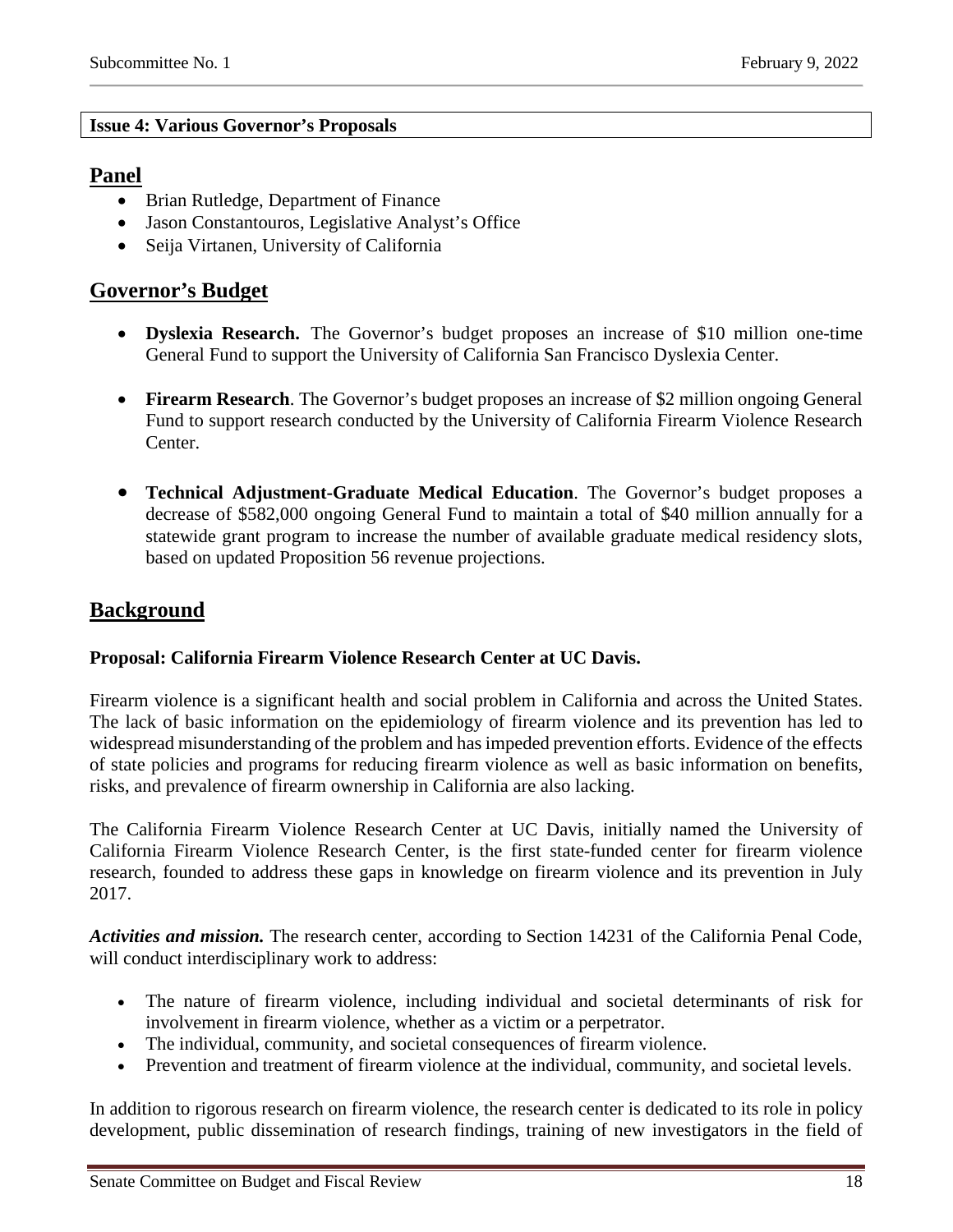firearm violence, and supporting non-research center investigators conducting firearm violence research through its small grants program.

The research center is located at UC Davis, with Dr. Garen Wintemute as its director. The UC Davis Violence Prevention Research Program, which for more than thirty years has conducted firearm research and policy development, will closely work with the research center and provide unique opportunities; VPRP core investigators come have a variety of backgrounds related to firearms and firearm policy, including medicine, epidemiology, statistics and biostatistics, criminology, the law, economics, and policy studies.

In 2020, the research center accepted proposals for grants to support research that explores the causes of firearm violence and evaluates strategies and interventions for reducing firearm-related harm.

*State Budget and the Research Center.* The Center's state funding appropriations and related actions are as follows:

- An initial \$5M appropriation (2016) to establish the California Firearm Violence Research Center (CA FVRC).
- One-time appropriation to CA FVRC in 2019 to establish the BulletPoints Project to educate clinicians about how to prevent firearm injury and death.
- The 2021 Budget Act included AB 173, which changed the name of the center to "the California" Firearm Violence Research Center at UC Davis". The 2021 budget act also approved the Governor's Budget proposal to provide \$1 million ongoing General Fund to support the center. The budget specified that UC Davis shall not assess administrative costs or charges against these funds.

*Use of Funds in Governor's Budget proposal.* UC indicates that the augmentation will support an expansion of the Center's work in all the aforementioned activities. Personnel capacity will be increased through the recruitment and retention of additional faculty researchers and staff representing the broad array of disciplines appropriate to the study and prevention of violence. With the increased capacity made possible by the augmentation, we plan to design and execute controlled trials of violence prevention and violence recovery programs and policies.

#### **Proposal: Dyslexia Research**

Dyslexia is considered a type of "specific learning disability," which is defined in California's regulations pertaining to students who qualify for special education services. The International Dyslexia Association defines dyslexia as: "a specific learning disability that is neurobiological in origin. It is characterized by difficulties with accurate and/or fluent word recognition and by poor spelling and decoding abilities. These difficulties typically result from a deficit in the phonological component of language that is often unexpected in relation to other cognitive abilities and the provision of effective classroom instruction. Secondary consequences may include problems in reading comprehension and reduced reading experience that can impede growth of vocabulary and background knowledge."

*UCSF Dyslexia Center Mission.* The mission of the UCSF Dyslexia Center is to eliminate the debilitating effects of developmental dyslexia while preserving and even enhancing the relative strengths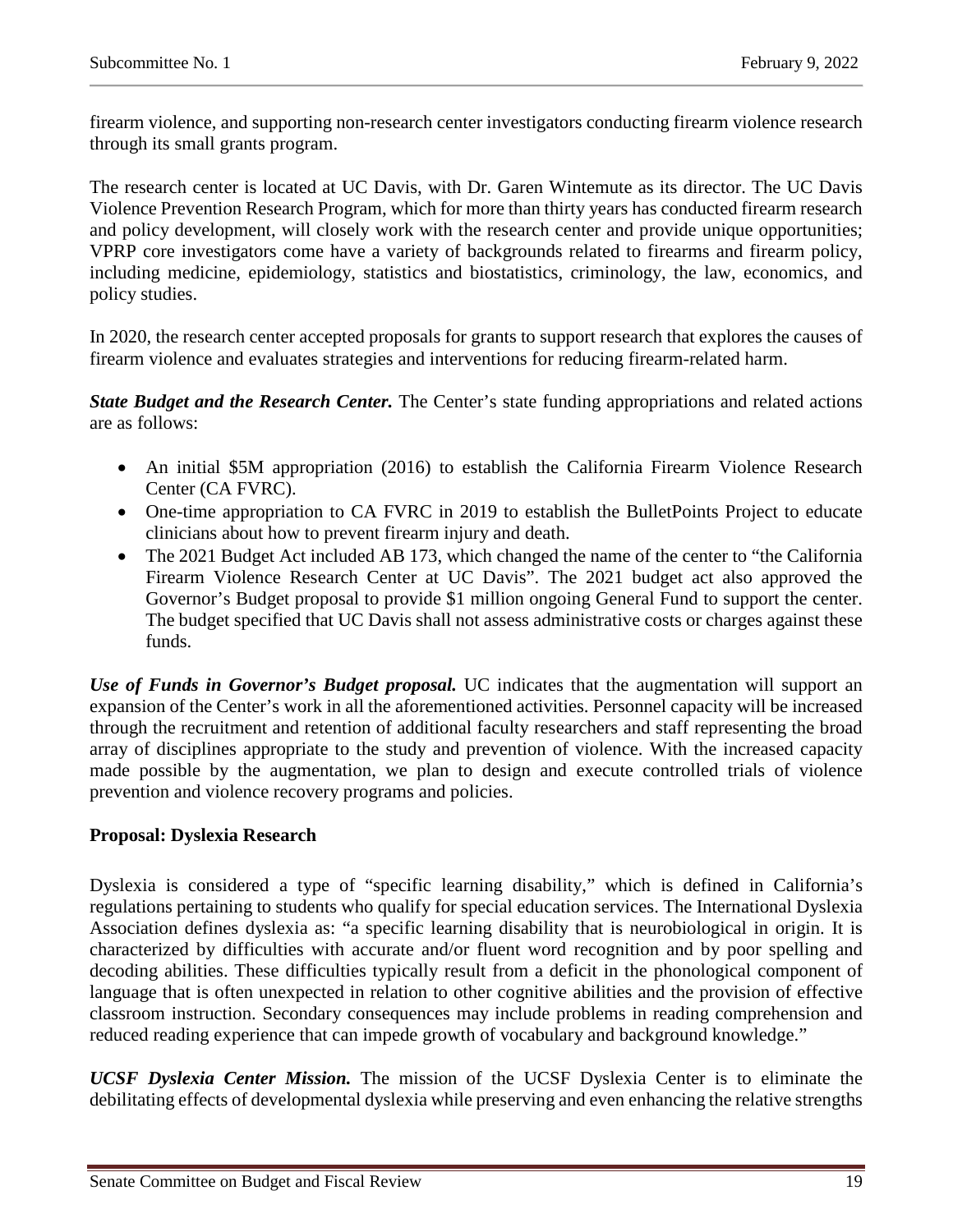of each individual. In addition, the center aims to develop best practice protocols to implement individually catered interventions in classrooms throughout the country.

To accomplish their mission, they have:

- Assembled an interdisciplinary team of preeminent scientists to contribute to their multifaceted approach in characterizing the strengths and weaknesses associated with developmental dyslexia,
- Enlisted the talents of renowned neuroscientists, geneticists and clinicians across language, reading, cognition, aging, visuospatial, aging and social domains to help the center excel in examining the whole person throughout the lifespan, and
- Utilized the newest neuroimaging and genetic techniques in individuals and families to evaluate neurobiology as it relates to cognitive and biological phenotypes.

Finally, the center works closely with schools and educators to apply the knowledge gained from this unique program to develop early interventions and educational strategies to help children with dyslexia thrive.

*State Budget and Dyslexia Research.* The state funding appropriations for UCSF Dyslexia Center is as follows:

- The 2019 Budget Act provided \$3.5 million one-time General Fund, to be expended over three years, to the UCSF Dyslexia Center Pilot Program, now called now "Multitudes," to support a dyslexia screening and early intervention pilot program.
- Received \$1 million in Proposition 98 funds for its involvement in the California Dyslexia Initiative.
- The 2021 Budget Act included \$10.2 million for the UCSF Dyslexia Center and added \$5 million that will be used to expand pilot sites at local educational agencies to use dyslexia screening tools and assessments and research-based interventions to prevent reading failure, as proposed in the Governor's May Revision.

Support from the General Fund of the State of California has made possible the development of an emerging system now called UC Multitudes, previously known as "California Universal Readiness for School" tool.

*UC Multitudes.* This screening tool helped flag certain learning challenges. The first screening tool the center created a few years ago was an iPad application designed to identify literacy challenges among kindergarten and first-grade students. To date, the center has piloted this literacy tool with nearly 2,000 students at 30 schools across the state. More recently, the center has replaced its iPad application with a web-based platform called "Multitudes." Multitudes screens for literacy challenges as well as a broader array of academic and socio-emotional challenges. Like the original iPad application, Multitudes is intended to identify learning challenges, allowing for targeted early interventions. (Early interventions, for example, could include using hand gestures to support memory association or building words with letter tiles.) According to center staff, these early interventions are intended to prevent students from being referred for special education.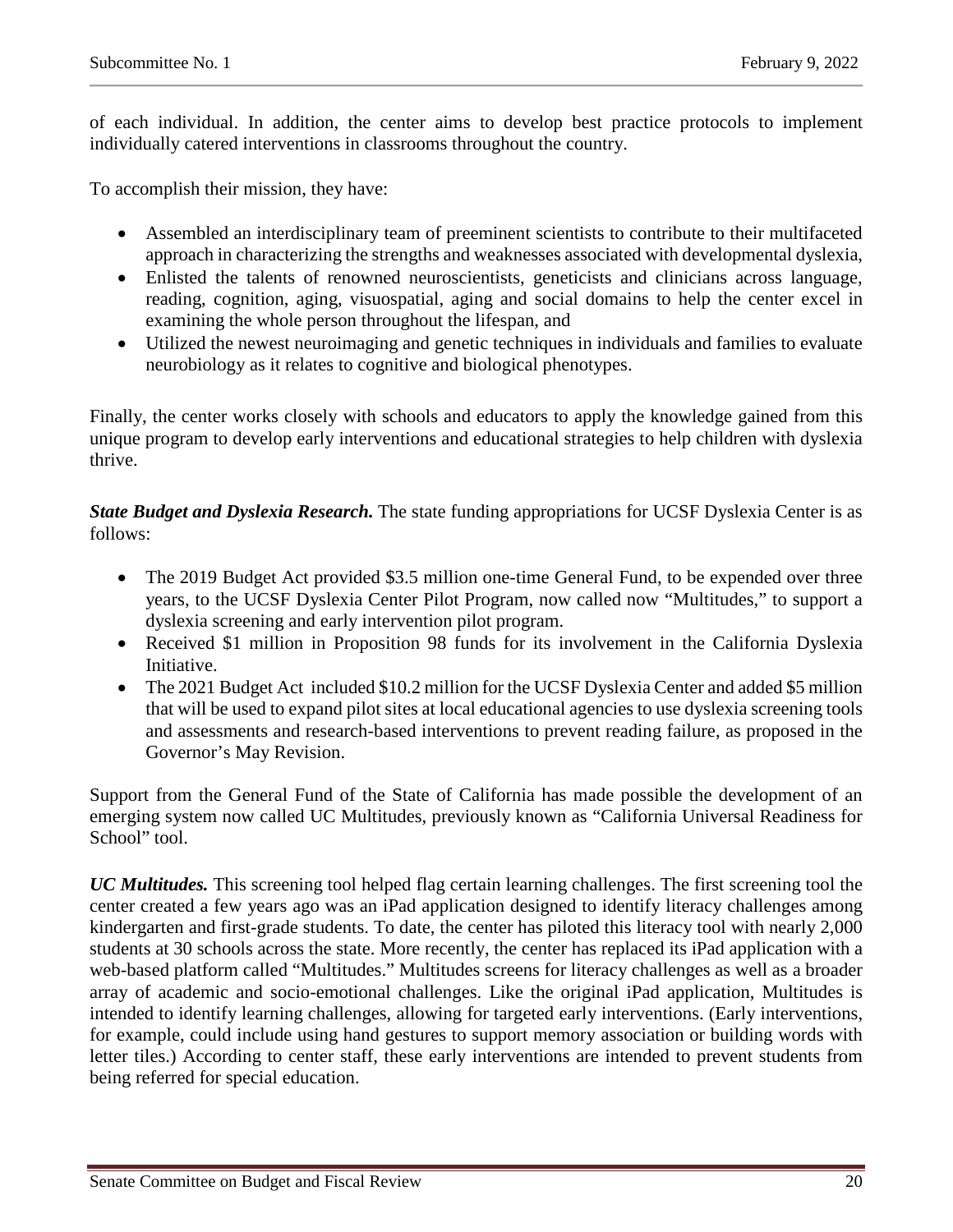*Use of Funds in Governor's Budget proposal.* According to the center, with continuing support, Multitudes can be used to screen all public school attending Kindergarten and 1st graders in California. The Multitudes system includes a translational research stream, an implementation stream, and an ongoing basic research and development stream. With \$10 million allocated in 2022-23 to spend over the following three years, they anticipate achieving the following goals by the end of the 2024-2025 fiscal year:

| UC San Francisco Dyslexia Center Plans to Spend Proposed Funds on Several Activities                                          |                  |
|-------------------------------------------------------------------------------------------------------------------------------|------------------|
| (In Millions)                                                                                                                 |                  |
|                                                                                                                               |                  |
| Validate and update literacy screening tool                                                                                   | \$2.5            |
| Explore refining screening tool to accommodate English learners                                                               | 2.0              |
| Pilot studies of professional development and early interventions                                                             | 2.0 <sup>a</sup> |
| Support basic science research                                                                                                | 2.0              |
| Develop and pilot executive functioning, socio-emotional, and mathematical cognition<br>screening tools                       | 1.0              |
| Validate screening tool for visual-spatial awareness and develop associated interventions                                     | 0.5              |
| <b>Total</b>                                                                                                                  | \$10.0           |
| <sup>a</sup> Item also will be supported by \$300,000 in Proposition 98 General Fund from the California Dyslexia Initiative. |                  |

#### **Proposal: Graduate Medical Education Adjustment**

*Graduate Medical Education Account, CA Healthcare, Research and Prevention Tobacco Tax Act of 2016 Fund.* Proposition 56 – California Healthcare, Research and Prevention Tobacco Tax Act of 2016 – was passed by voters on the November 8, 2016 ballot and implemented a surcharge on tobacco tax products.

Among the numerous programs supported with Proposition 56 funds, the measure requires \$40 million annually to go to UC for primary care physician post-graduate training programs (known as "graduate medical education"). UC uses the funds to support the CalMedForce program, which provides competitive grants to primary care graduate medical education programs throughout California. Under a memorandum of understanding with UC, Physicians for a Health California administers the grants.

The measure also directs the state to reduce the amount of Proposition 56 funds going for UC graduate medical education in response to declining tobacco tax revenues. The objective of this provision is to prevent any one Proposition 56-funded program to be disproportionately impacted from declining revenues. The state has backfilled Proposition 56 funding reductions to CalMedForce with state General Fund, maintaining the program's total level of support at \$40 million.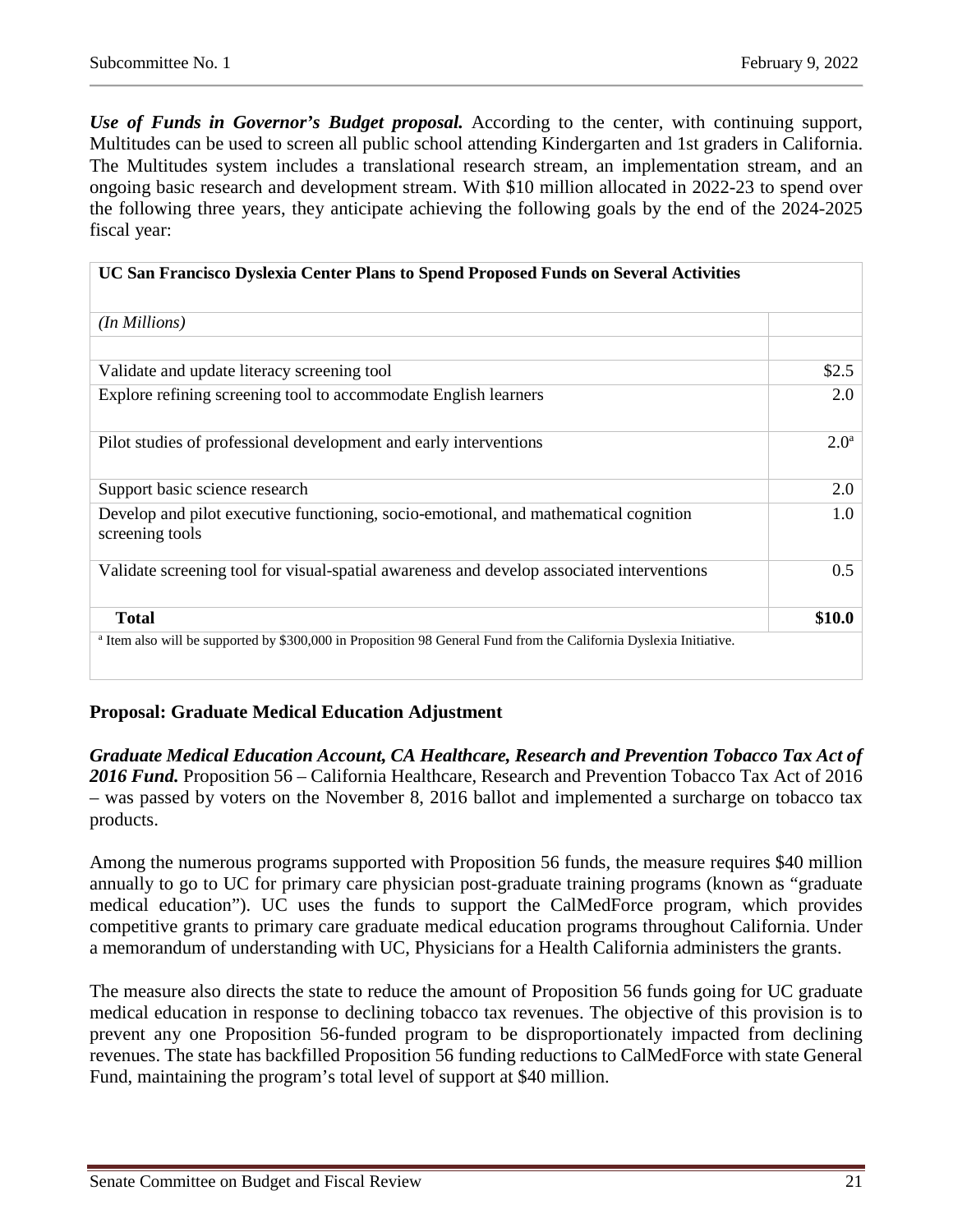*Previous Budget Actions.* The 2021 Budget Act approved the May Revision proposal to decrease the Graduate Medical Education grant program by \$1.6 million to maintain a total of \$40 million for the program based on the most recent Proposition 56 revenue estimates. The budget also gives the Department of Finance the ability to adjust this fund each year to ensure it provides \$40 million for this program.

## **Legislative Analyst's Office Comments and Recommendations**

#### **Assessment of Dyslexia Research Proposal**

*In Concept, Proposal Could Have Benefits.* In concept, developing online screening tools and early interventions could help students across the state identify and address learning challenges sooner and improve their learning outcomes. To the extent new screening tools and early interventions prevent the need for students to enter into special education, schools also might see a reduction in their special education costs.

*Two Concerns with Specific Proposal.* Despite these potential benefits, the LAO has two concerns with the proposal. First, the funding is not linked with clear statutory objectives or outcomes. The proposed budget bill language indicates only that the funds are "to support dyslexia research." Though the center's spending plan includes some research, its scope appears to be broadening—covering new screening tools, early interventions, and professional development. Without clear statutory goals, the center might continue broadening its scope, putting pressure on the Legislature to provide additional funding in future years. Second, the Administration has not submitted to the Legislature a multiyear plan outlining development, outreach, and ongoing funding for the new tools it proposes. Without a plan, the Legislature has little information as to the initiative's outyear costs and whether the benefits of the initiative are likely to be sustained over time.

#### **Recommendation for Dyslexia Research Proposal**

*Establish Goals and Reporting.* Were the Legislature interested in continuing to support this project, the LAO recommends it provide clear statutory direction. At a minimum, the LAO recommends statute define the scope of the project and specify project outcomes (such as having an increasing number of students use the screening tools each year through 2024-25, improving reading test scores in the early grades, and reducing special education referrals). Additionally, the LAO recommends that the Legislature require the program to report by November 1 of each year from 2022 through 2025 on the initiative's activities, outcomes, and long-term plans. This report could help inform future budget decisions.

### **Suggested Questions**

• UC: What priorities are in the UC Regents' budget but are not in the Governor's budget? If the amount of General Fund in the Gov's budget is not increased, which of these priorities would not be funded? Which would you have to forego? Which would be sought by other fund sources?

#### **Staff Recommendation.** Hold open all proposals.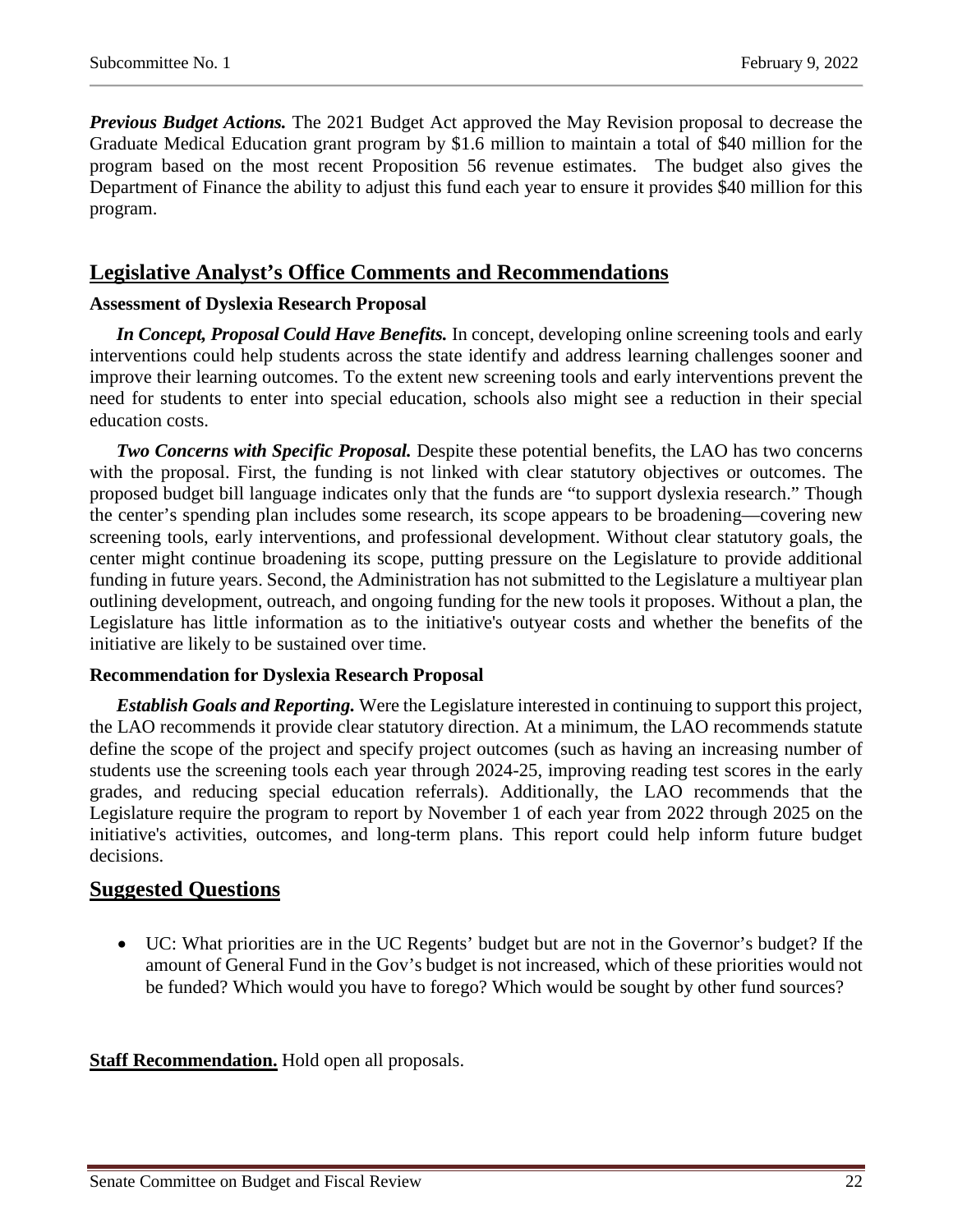#### **Issue 5: UC Agriculture and Natural Resources (Oversight)**

## **Panel**

- Jason Constantouros, Legislative Analyst's Office
- Seija Virtanen, University of California
- Glenda Humiston, University of California Vice President for Agriculture and Natural Resources
- Brian Rutledge, Department of Finance

## **Background**

*The University of California (UC) Operates Two Main Agricultural and Natural Resource Programs.* One program—Agricultural Experiment Stations—supports basic and applied research at the Berkeley, Davis, and Riverside campuses. The other program—Cooperative Extension conducts applied research and provides outreach to stakeholders across the state. Both programs were established by the federal government more than 100 years ago. Over the years, they have broadened their scope to include research and outreach in areas such as drought and wildfire mitigation.

*UC Agriculture and Natural Resources (ANR) Division Administers Programs.* A division of the UC Office of the President (located in Oakland), UC ANR is responsible for administering these programs. In practice, UC ANR focuses the bulk of its efforts on Cooperative Extension—overseeing the activities of Cooperative Extension researchers and practitioners working at UC campuses as well as at county-based extension offices and Research and Extension Centers. Campus deans and UC ANR jointly oversee the experiment stations.

UC ANR operates statewide programs including UC California Naturalist, UC Master Gardner, 4-H Youth Development, Expanded Food and Nutrition Education, UC Integrated Pest Management, UC Sustainable Agriculture Research and Education, among others.

*State Is a Major Fund Source for Both Programs, but State Now Budgets for Programs Differently.* Though receiving funds from several sources, both Agricultural Experiment Stations and Cooperative Extension receive more than half of their ongoing operating support from the state General Fund.

*State Recently Began Line-Item Budgeting UC ANR.* Historically, the state granted UC significant discretion to determine how much of UC's state funding to provide to the experiment stations and Cooperative Extension. As the below figure from the LAO shows, the state began changing its approach a few years ago, becoming more proactive in setting Cooperative Extension funding levels. As of 2021-22, the state budget contains a line item specifically for UC ANR. This line item provides greater transparency over ANR budgeting and gives the Legislature easier control over making annual Cooperative Extension funding adjustments. The line item solely contains state funding for Cooperative Extension, with state funding for the experiment stations still embedded within UC's main budget appropriation (meaning UC still effectively decides how much to provide for the stations each year).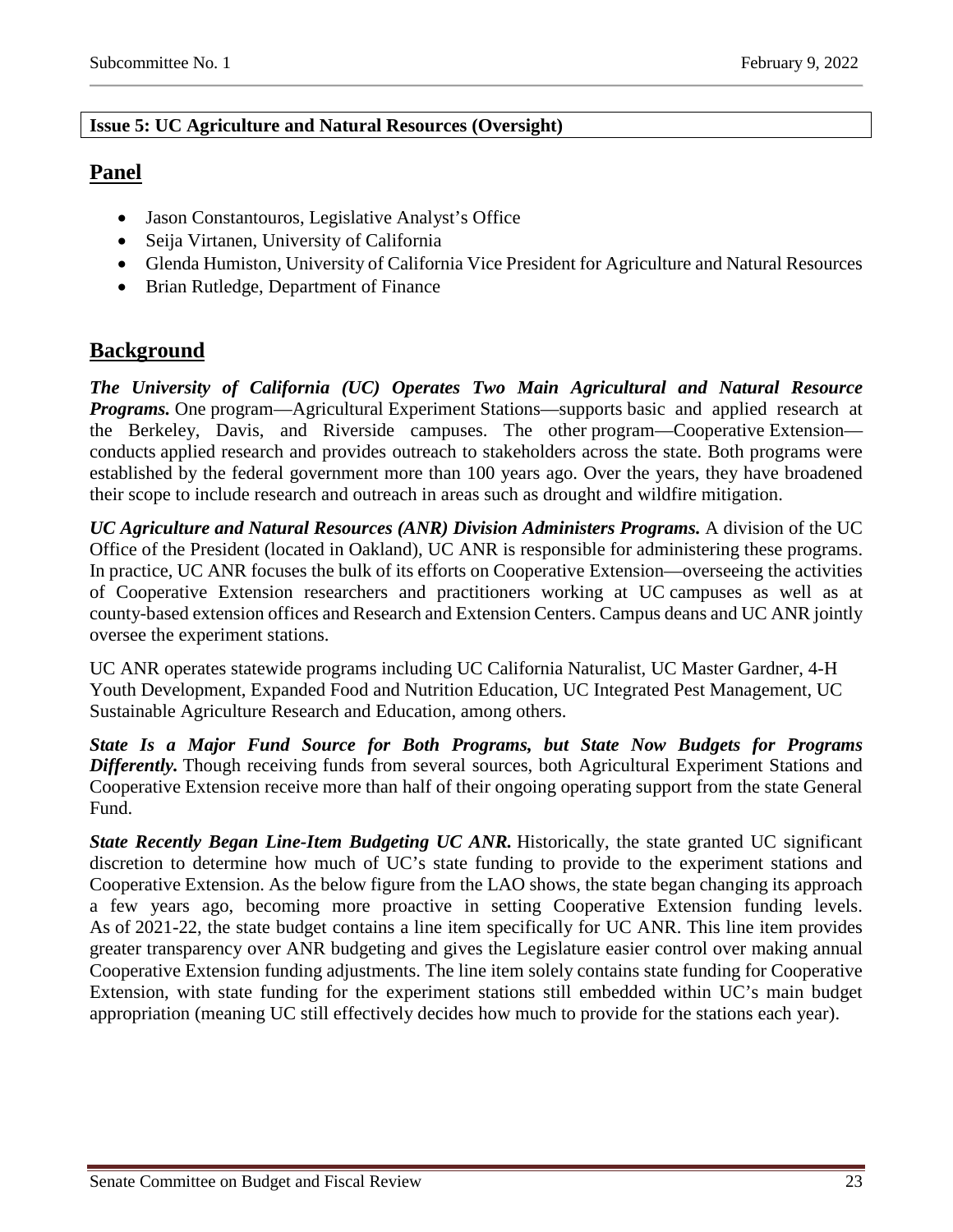## **State Has Adjusted UC ANR Funding Approach Over the Years**



*Cooperative Extension Received Significant Augmentation in 2021‑22.* The 2021 Budget Act implemented the February 2021 early action agreement to provide UCANR \$9.2 million to restore funding that was cut in the 2020-21 Budget Act. The budget also provided \$32.1 million ongoing General Fund for UCANR Division, and maintains it as a separate budget line item. Moreover, the state provided \$3 million one-time funding to UC ANR for limited-term fire advisor positions and one-time activities at the Nutrition Policy Institute.

## **Legislative Analyst's Office Comments and Recommendations**

*Three Concerns With State Oversight of Programs.* First, the state has considerably less information, budgetary control, and oversight of Agricultural Experiment Stations than it does of Cooperative Extension despite the two programs being intended to work in concert to address pressing agricultural and natural resource issues. Second, the Legislature lacks sufficient budgetary information from UC to adjust funding for these programs on an annual basis. Third, the state does not receive regular performance reporting on both programs despite comprising the largest source of ongoing funding.

*Three Recommendations for Enhancing Legislative Oversight.* First, the LAO recommends that the Legislature include state General Fund for Agricultural Experiment Stations in the existing UC ANR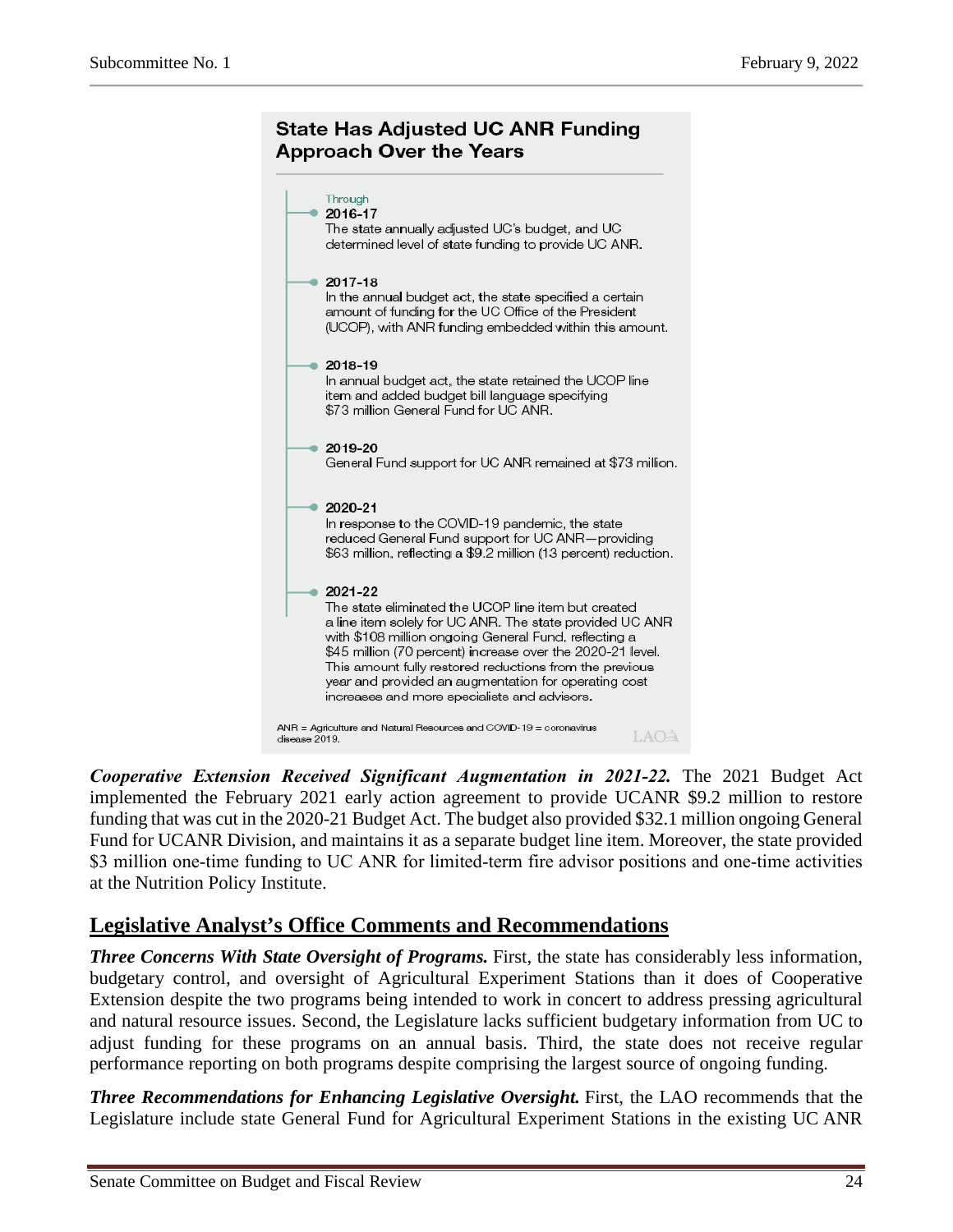budget item, thereby budgeting for both programs directly. Second, the LAO recommends that the Legislature require UC to submit a budget report in late fall each year providing key information on anticipated operational cost increases. Third, the LAO recommends requiring UC to report periodically to the Legislature on the activities and outcomes of Agricultural Experiment Stations and Cooperative Extension. Together, these actions would improve budget transparency, provide the information needed to make informed budget decisions moving forward, and enhance legislative oversight of the programs.

## **Suggested Questions:**

- DOF: While last year's augmentation was provided to make up for years of no COLA for Cooperative extension, the proposed budget does not include a COLA. Why is there no COLA proposed for 2022-23?
- UC/UC ANR/LAO: Moving forward, what factors should the Legislature consider when adjusting Cooperative Extension's budget?
- LAO: Given that campus deans and UC ANR jointly oversee the experiment stations, but that UC ANR focuses the bulk of its operations on Cooperative Extension, can you expand a bit more on your recommendation to include the experiment stations under UC ANR?
- UC/UC ANR: What are your responses to the LAO's specific recommendation to include state General Fund for Agricultural Experiment Stations in the existing UC ANR budget item?
- We ask UC and DOF to provide a response to the LAO's other recommendations.

**Staff Recommendation.** No action needed at this time.

#### **Issue 6: Implementation of Previous Budget Act Agreements (Oversight)**

### **Panel**

• Seija Virtanen, University of California

The Budget Act of 2021 included several agreements and investments such as the following:

• **Line Item for UCOP and UCPath Is Removed in 2021-22.**

*Campus Assessment.* In 2012, UC undertook a series of changes to the way it allocated funds to its campuses and divisions. Under the new funding model, UC allocated all state General Fund to campuses and charged campuses back an assessment to support central services and programs (UCOP; ANR; and UCPath, the university's systemwide payroll and human resources program). UC implemented this change to give campuses more flexibility and control over their budgets and operations.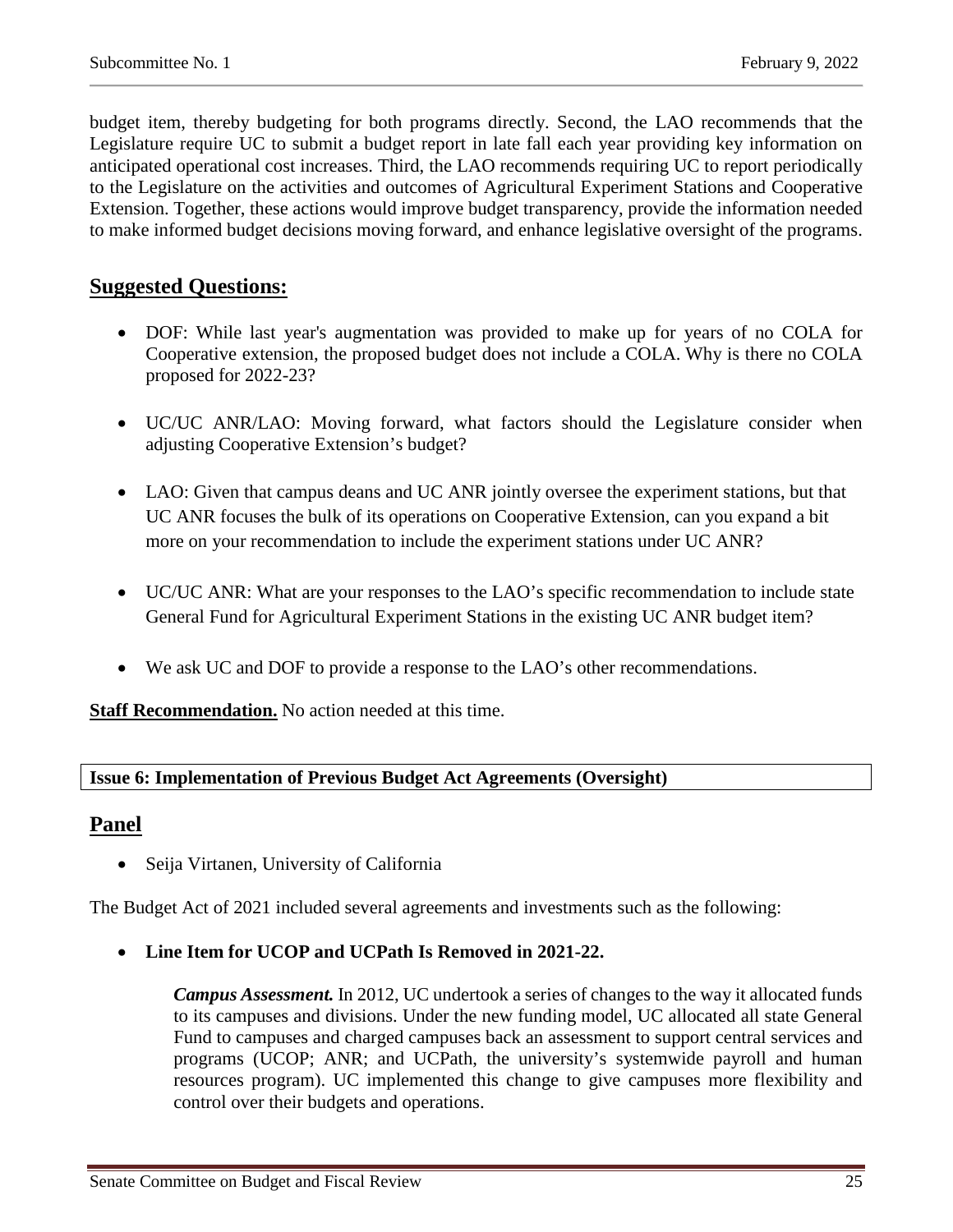*State Line Item in 2017-18.* In 2017-18, the state altered this funding arrangement by directly budgeting General Fund for UC's central services in the annual budget act. The state established this line item in response to a report from the California State Auditor that raised concerns over UCOP's budget transparency. Since establishing this line item, the annual budget act has prohibited UC from assessing fees on campuses to support UCOP or ANR. (This prohibition also initially extended to UCPath, but since 2018-19, the state has allowed campus assessments to supplement UCPath's General Fund support.)

*2021 Budget Act Agreement.* The 2021 Budget Act modified this line item. Specifically, it transferred funds for UCOP and UCPath out of the separate budget line item and back into UC's main appropriation. The ANR division alone remains in the separate line item. To ensure legislative oversight of UCOP continues, provisional budget language requires UCOP to annually report on its budget, beginning September 2022. (The budget also maintains an existing reporting requirement for UCPath.) Specifically, the budget requires UC to annually report to the Legislature and the Department of Finance UCOP's budget starting on September 30, 2022 (as well as UCPath's budget each November 1). The budget agreement notes that this action will be for one year, and will be reviewed prior to the enactment of 2022 Budget Act.

*Implementation Update Since 2021 Budget Act.* Since the 2021 Budget Act agreement, UCOP moved back to a campus assessment. The campuses once again get to choose which funding sources they will use to pay the assessment. UCOP is reporting quarterly to the Board of Regents on the UCOP budget. The UCOP budget, excluding UC Path and UC ANR, for 2021-22 was the same as for the 2019-20 year. This reflected a restoration of the cut provided in 2020-21. This 2021-22 budgeted amount is the same as in 2017-18.

Separately, UC Path was moved to a fee-for-service model that charges campuses based on the number of W-2s issued.

- **UC Program in Medical Education (PRIME).** The 2021 Budget Act increased funding for the UC PRIME program by \$12.9 million ongoing General Fund. The budget required UC to establish a new UC PRIME focused on Native American communities, and other programs that are focused on state priorities. UC was encouraged to use these funds to support programs that serve underrepresented areas in the state. The law also requires UC to report by March 1, 2022 and annually thereafter until March 1, 2027, to the Legislature and the Department of Finance on how this funding was used and the outcomes it achieved.
- **Emergency Financial Aid.** The 2021 Budget Act included \$15 million one-time General Fund to support emergency financial aid for students. The budget approved the May Revision proposal to align emergency student financial aid eligibility criteria for funding available to UC students with criteria established by AB 85 (Committee on Budget), Chapter 4, Statutes of 2021 for similar funding available to California Community College students.
- **Dual Admission Pathways.** AB 132 modified the Governor's Budget proposal to create a new Dual Admissions transfer program. The trailer bill specified that the program will be available from 2023-24 through the 2025-26 academic year. The dual admissions agreement guarantees that a student will: (1) be admitted to the campus of their choice if the student completes an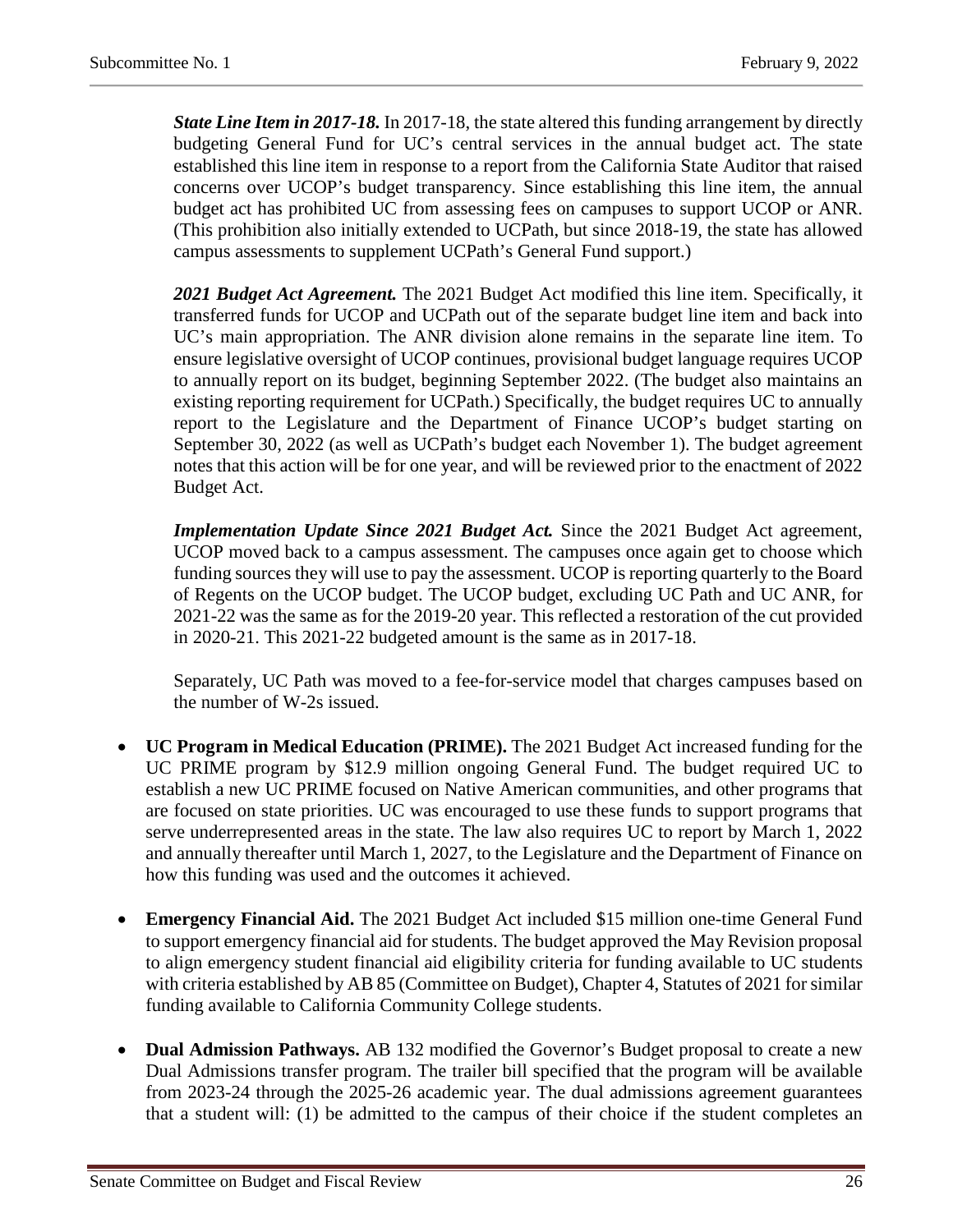associates degree or an established course of study for transfer within two academic years at a CCC, and (2) have access to library, counseling and other services from the UC campus nearest to their primary residence. The bill requires UC to report by April 1, 2026 on the program, including college participants, description of services and information on program applicants and student outcomes.

• **California Institutes for Science and Innovation.** The 2021 Budget Act included the Governor's Budget proposal to provide \$20 million one-time General Fund to support student stipends at the California Institutes for Science and Innovation. This funding is to support stipends over a five year period to better enable student workers to connect with industry employers, and for research teams to form industry partnerships to better align educational programs with workforce needs.

Additionally, previous Budget Act agreements that are of relevance are:

- **UC Employment and Capital Outlay.** The Budget Act of 2020, through Senate Bill 820 authorized, starting on January 1, 2021 the UC to proceed with General Fund capital expenditures upon signed certification that all cleaning, maintenance, grounds keeping, food service or other work traditionally performed are by UC employees at each facility, building or property. This excluded construction work and other types of work, including carpentry, electrical, plumbing, glazing, painting and other craft work designed to preserve, protect or keep facilities in a safe and usable condition. The law also specified that, starting with the 2021-22 fiscal year, the Department of Finance shall approve each new and ongoing capital expenditure only after the UC has demonstrated compliance with the above.
- **Program Extension.** Existing law requests the University of California to establish and administer the Umbilical Cord Blood Collection Program for the purpose of collecting units of umbilical cord blood for public use, as defined, in transplantation and providing nonclinical units for specified research. The 2017 Budget Act extended the sunset date of the Umbilical Cord Blood Collection Program from January 1, 2018 to January 1, 2023, and required UC to report to the Legislature one year before the sunset date regarding (1) key data on cord blood units (including the number of units collected, registered, and transplanted—disaggregated by race/ethnicity—compared with nationwide data); (2) data on collection and storage costs as well as associated fee revenue and state, federal, and private funding; and (3) evidence as to why the program should or should not be extended beyond the new sunset date.

The above agreements are of relevance to this oversight item.

### **Suggested Questions:**

For all mentioned above:

- To date, what steps has UC taken to implement these agreements?
- What data, if any, has UC collected about it? Does UC have any participation data for these initiatives?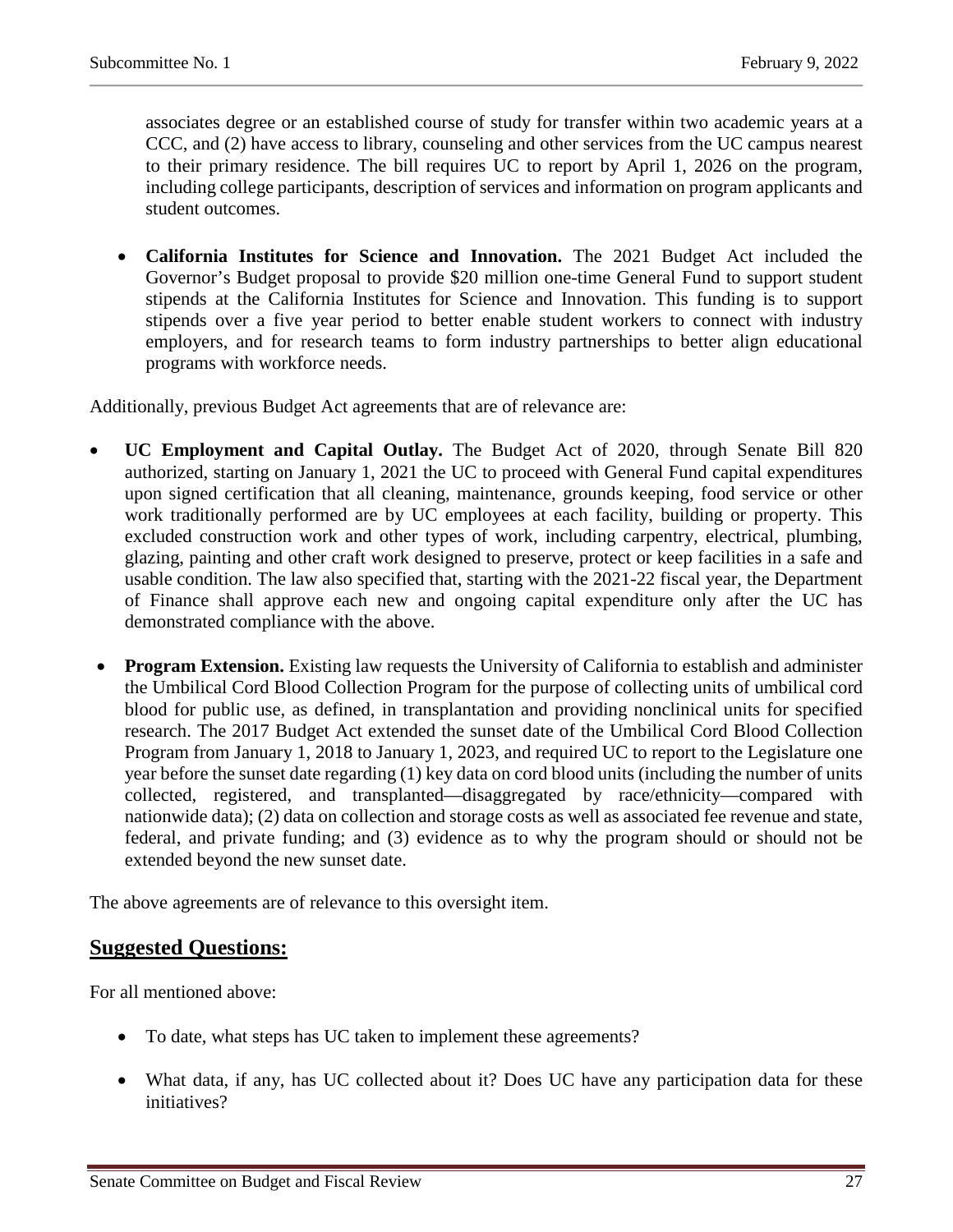• What challenges, if any, has UC encountered as it implements these initiatives?

On the Umbilical Cord Blood Collection Program,

• What information have you provided the Legislature so far and does the evidence suggest that this program should or should not be extended beyond the current sunset date? What statutory changes, if any, are needed to proceed further?

#### **Staff Recommendation.** Hold Open.

#### **Issue 7: Student Housing**

## **Panel**

• Seija Virtanen, University of California

## **Governor's Budget**

Per the 2021 Budget Act agreements, the 2022-23 proposed budget provides \$750 million one-time General Fund for the second installment of a planned \$2 billion one-time General Fund appropriation over a three-year period. This augmentation was included in the 2021-22 budget agreement.

## **Background**

California's housing crisis threatens the state's higher education goals of increasing access and improving affordability. For most students, housing costs are higher than tuition. Despite a significant recent student housing building boom at both the University of California (UC) and California State University (CSU), many campuses report waiting lists for on-campus housing, and students struggle to find affordable and safe off-campus options. Campus housing programs, which suffered losses during the COVID-19 pandemic, are struggling to fund new construction or renovation projects that that keep student costs down and address local government and neighborhood concerns.

The need for more student housing on or around campuses is clear:

- Homelessness is prevalent across California's three higher education segments, with 1 in 20 students at UC, 1 in 10 students at CSU, and 1 in 5 students at California Community Colleges (CCC) reporting experiencing homelessness at some point during the academic year. Even more students experience some form of housing insecurity. For example, 16 percent of UC students in 2020 reported sleeping in nontraditional housing arrangements (such as a hotel, transitional housing, or outdoor location) because they lacked permanent housing.
- Affordable, on-campus housing is a benefit to students. A report to the CSU Board of Trustees in July 2020 noted that research across college campuses nationally and within the CSU suggest that students living on campus have higher grade point averages and lower academic probation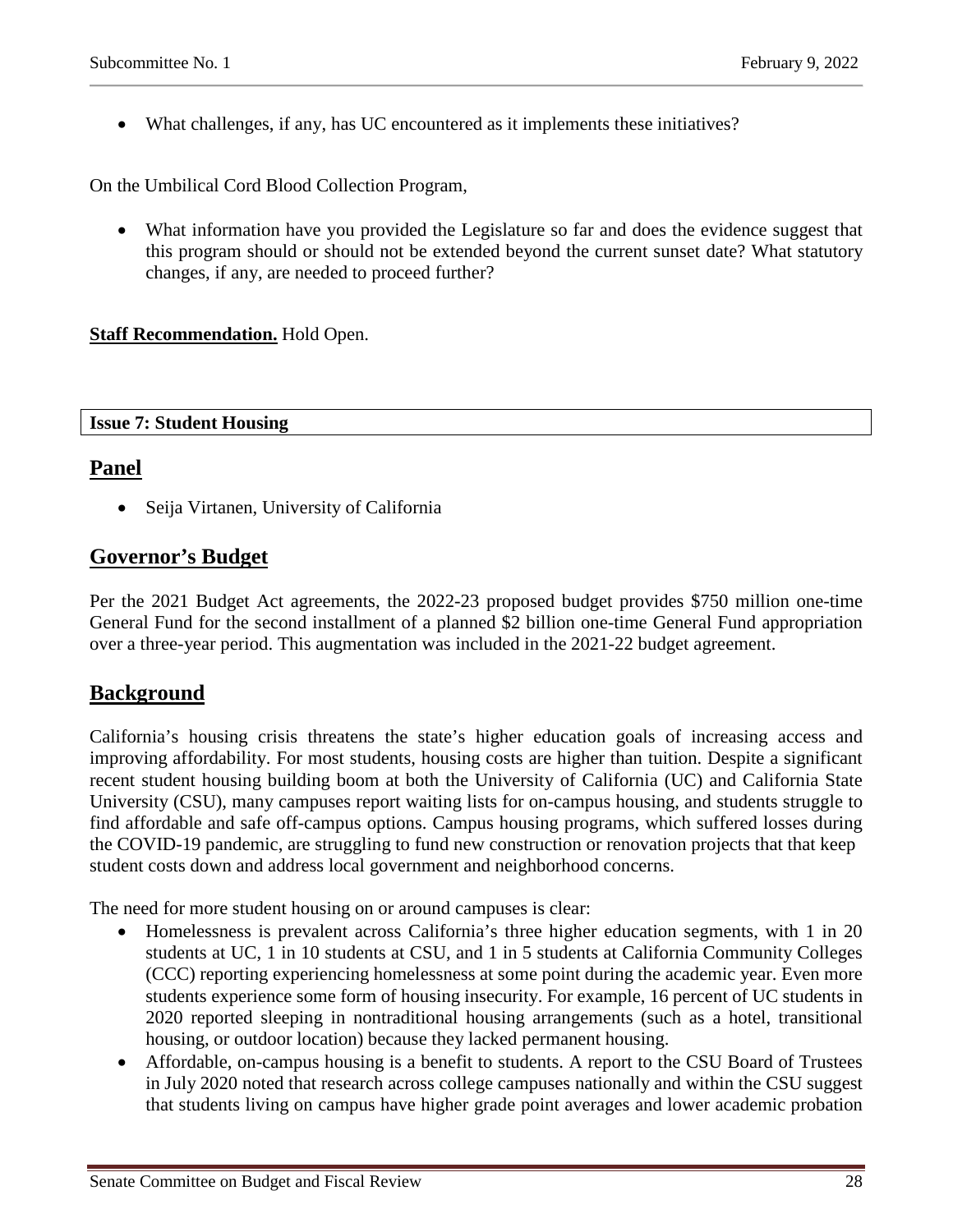rates, higher retention and graduation rates, and shorter time to graduation than their off-campus peers.

• Insufficient student housing can hinder campuses' ability to increase enrollment and serve more Californians. Both UC Davis and UC Santa Cruz, for example, have agreements with local governments that limit increased enrollment unless housing is added to accommodate that growth. CSU Humboldt has launched a plan to become a polytechnic university and more than double its student body in the next decade, but campus officials note that on-campus housing must be built before dramatically increasing enrollment. The local housing market cannot accommodate thousands of new students.

Historically, student housing has rarely been a discussion point for the education subcommittee, as the state does not traditionally support housing costs and has left campuses and the systems to develop and support their own housing programs, supported by student rent. Given the state's housing crisis, however, that is changing. In urban areas, local market rental rates – among the highest in the country are forcing students to pack into apartments or homes, and in rural areas, many campuses do not have enough local housing to accommodate current or future enrollment levels.

**Higher Education Student Housing Grant Program, and Capacity Expansion Grant Program creation.** SB 169 (Committee on Budget and Fiscal Review), Chapter 262, Statutes of 2021 creates two new programs to support affordable student housing at the UC, CSU and Community Colleges, and campus expansion projects at UC and CSU. SB 169 appropriates \$500 million one-time General Fund in 2021-22 for student housing projects, includes legislative intent to provide \$750 million in 2022-23 and \$750 million in 2023-24 for this purpose. This appropriation and proposed funding will be divided as follows: 50 percent to CCCs, 30 percent to CSUs, and 20 percent to UCs. Creates a process for campuses to propose housing projects by October 2021 for inclusion in the subsequent budget act. Creates the campus expansion program and includes legislative intent to provide funding for this program in the future.

**Student Housing Update as of January 2022.** Of the \$500 million one-time General Fund for the Higher Education Student Housing Grant program in 2021-22, \$25 million is available for CCC planning grants for student housing. The Department of Finance (DOF) received 114 applications totaling approximately \$3.2 billion from CCCs, CSU, and UC in the initial application filing round. By March 1, DOF will provide the Joint Legislative Budget Committee a list of projects proposed to be funded with the 2021-22 appropriation. The funds available in 2021-22 will be appropriated for specific projects and planning grants to be identified in subsequent legislation. The UC submission totals almost \$600 million, representing housing needs in seven campuses.

## **Suggested Questions**

- Just for clarification, what is the total amount that UC asked for under the current process? Does UC anticipate requesting more funding during the three year life of this program? How many more projects does this additional funding represent?
- Please describe the UC's student housing plans in relation to the Student Housing Grants. How many projects have been submitted? What are your observations so far?
- What challenges, if any, has the UC encountered so far in developing additional student housing?